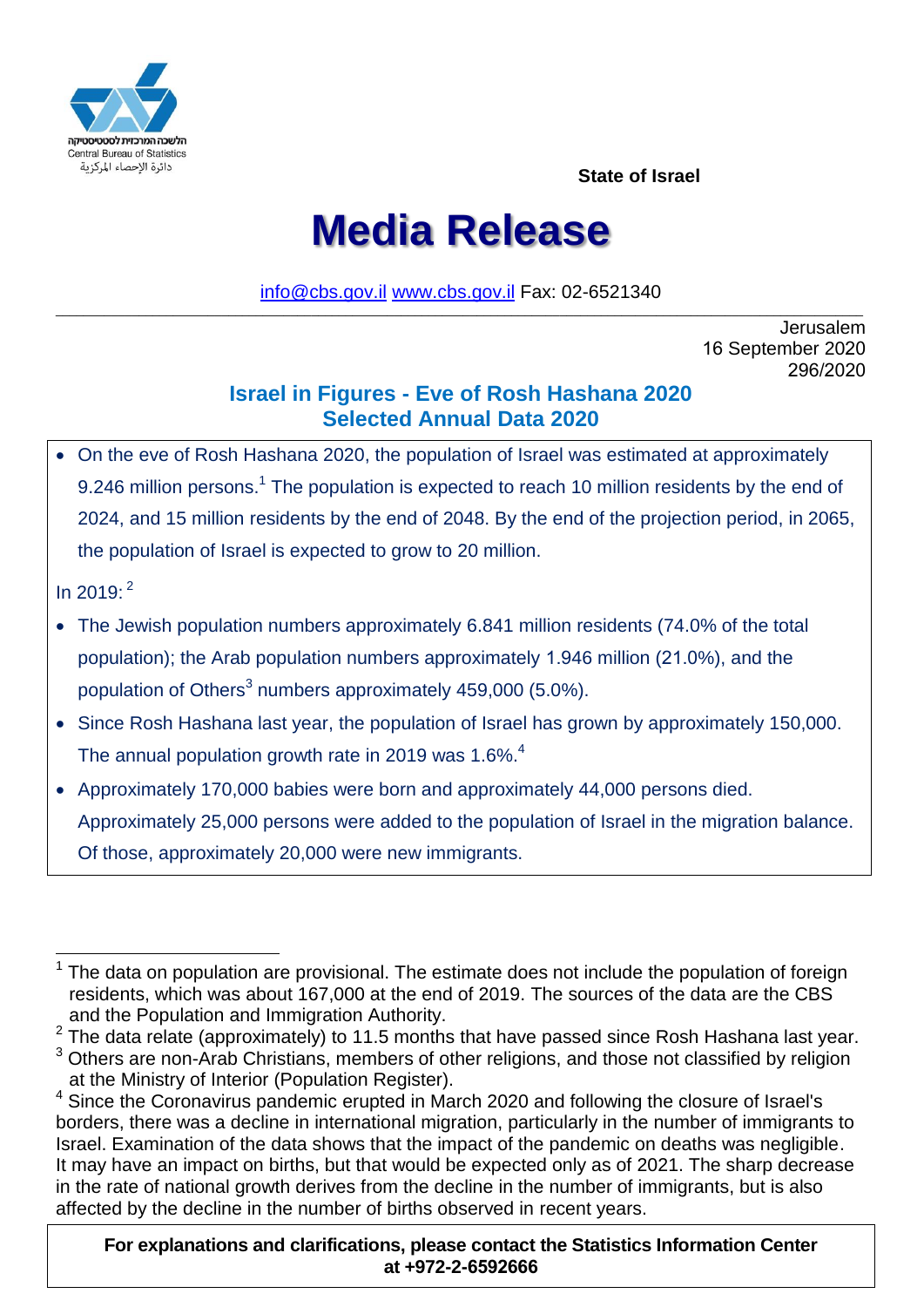This media release presents data collected by the Central Bureau of Statistics (CBS) on a variety of topics. The data are a summary of the Statistical Abstract of Israel which will be published in the coming months (Hebrew only). To date, the annual tables for 2020 have been published on the CBS Website.

The data relate to 2019 (before the Coronavirus pandemic), unless otherwise stated.

For updated data on the period of the Coronavirus pandemic (March-August 2020), see the media release ["Social and Economic Consequences of the Coronavirus Pandemic -](https://www.cbs.gov.il/en/mediarelease/Pages/2020/Social-and-Economic-Consequences-of-the-Coronavirus-Pandemic-Summary-March-August-2020.aspx) March-August [2020".](https://www.cbs.gov.il/en/mediarelease/Pages/2020/Social-and-Economic-Consequences-of-the-Coronavirus-Pandemic-Summary-March-August-2020.aspx)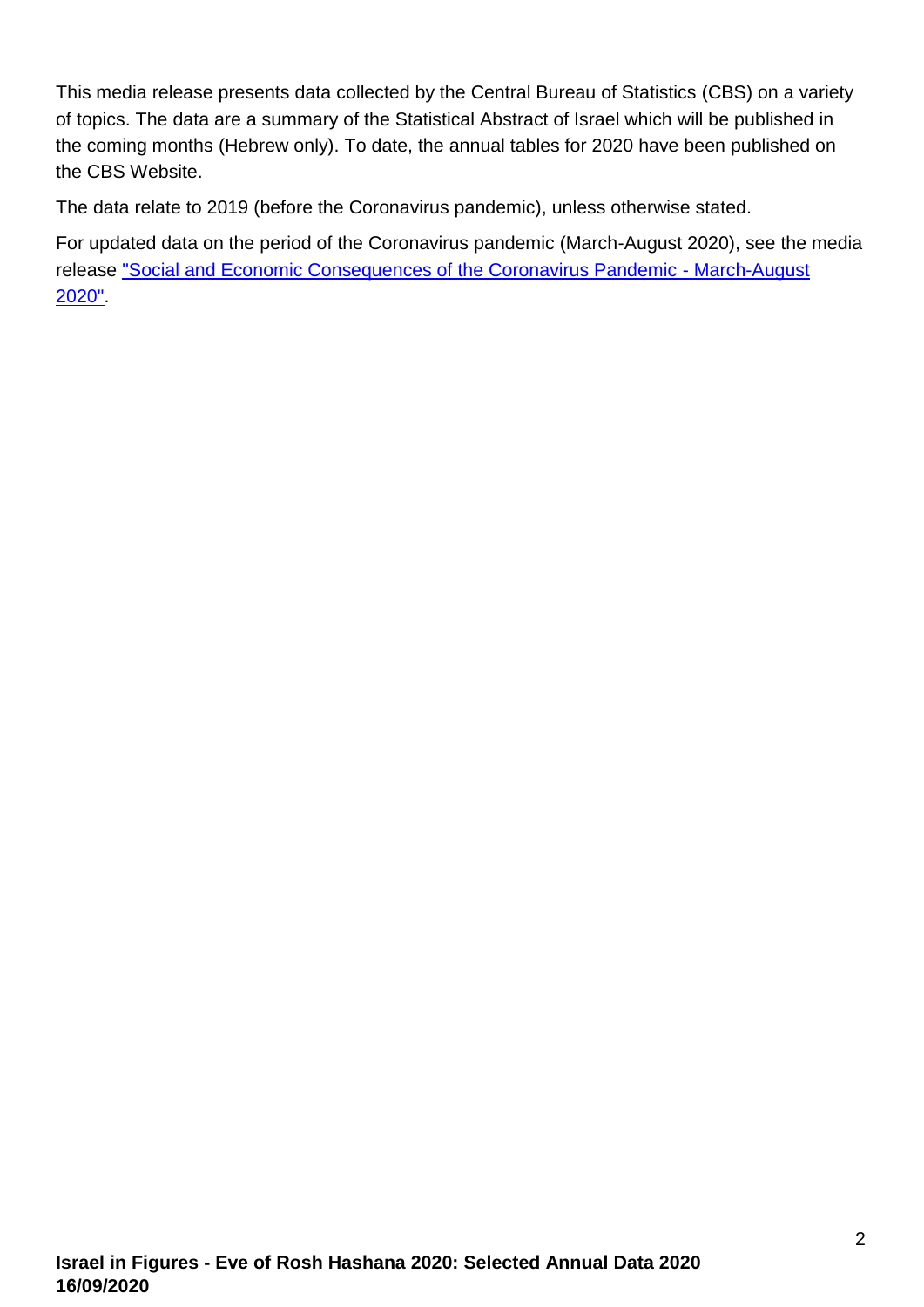**[Statistical Abstract of Israel 2020 -](https://www.cbs.gov.il/en/publications/Pages/2020/Statistical-Abstract-of-Israel-2020-No-71.aspx) No.71 [Geography](#page-3-0) [Population](#page-3-1) [Health](#page-5-0) [Education](#page-6-0) [Culture, Entertainment,](#page-9-0) and Sports [Welfare](#page-11-0) [Standard of Living](#page-12-0) Crime and Justice [Labour Market](#page-14-0) [Price Indices](#page-16-0) [National Accounts](#page-17-0) [International Accounts](#page-18-0) [Imports and Exports of Goods and Services](#page-19-0) [Finance and Capital](#page-20-0)  [Business](#page-20-1) [Manufacturing](#page-21-0) [Science, Technology,](#page-22-0) and Communications [Tourism and Accommodation Services](#page-23-0) Transport [and Road Safety](#page-24-0) [Construction, Housing,](#page-26-0) and Real Estate [Agriculture](#page-27-0) [Environment](#page-28-0) [Water and Sewage](#page-30-0) [Energy](#page-30-1) [General Government Sector](#page-32-0) [Local Authorities](#page-32-1) [Elections, the Knesset,](#page-34-0) and Government [Public Attitudes](#page-34-1) and Perceptions**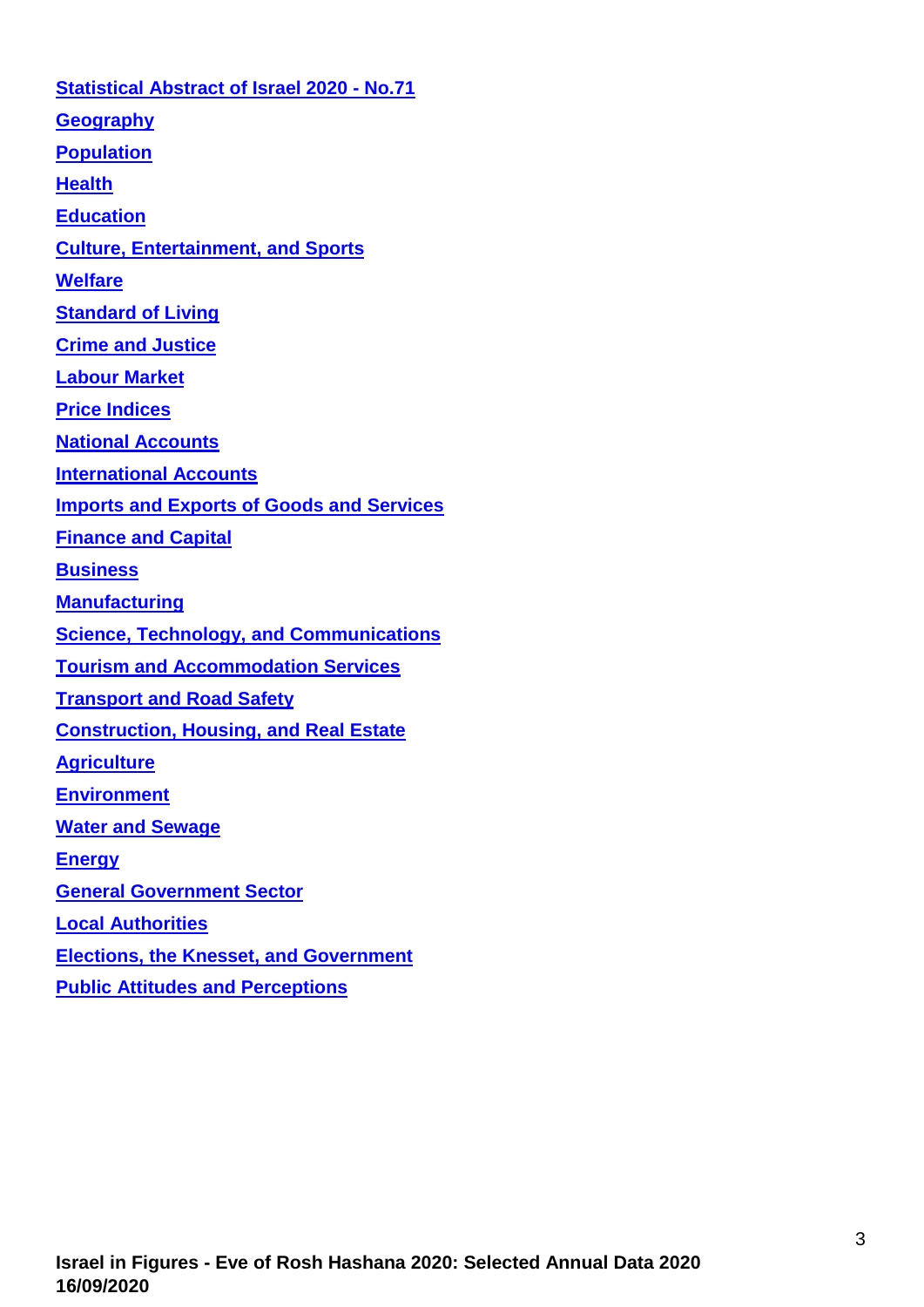#### <span id="page-3-0"></span>**GEOGRAPHY**

# **[Chapter 1](https://www.cbs.gov.il/en/publications/Pages/2020/Geography-Statistical-Abstract-of-Israel-2019-No.-71.aspx)**

# **Area**

State of Israel area - **22,072 km<sup>2</sup>**

Land area - **98.0%** Area of lakes - Sea of Galilee and the Dead Sea - **2.0%**

# **Land Use (2013)**

Bare land, rock, shrubs, and excavated area - **64.7%** Agricultural area - **20.0%** Woodland and parks - **7.3%** Built-up area - **5.6%** Water<sup>5</sup> - **2.4%**

# **Precipitation<sup>6</sup>**

Precipitation volume in rain year 2018/2019 - **7.84 billion m 3** Multi-annual average 1981-2010 - **6.11 billion m 3** Largest annual amount of precipitation - Harashim - **1,483 mm** Smallest annual amount of precipitation - Sodom - **25 mm**

# **Temperatures**

Highest daily maximum temperature **49.9ºC** in Sodom (17 July 2019) Lowest daily minimum temperature **-4.7ºC** in Merom Golan (22 December 2019)

#### <span id="page-3-1"></span>**POPULATION**

# **[Chapter 2](https://www.cbs.gov.il/en/publications/Pages/2020/Population-Statistical-Abstract-of-Israel-2020-No-71.aspx)**

# **Population**

At the end of 2019, the population of Israel was estimated at approximately **9.140 million**

Jews - approximately **6.773 million** (**74.1%** of the total population)

Arabs - approximately **1.919 million** (**21.0%**)

Others<sup>7</sup> - approximately **448,000** (**4.9%**)

Annual population growth rate - **1.9%**

\_\_\_\_\_\_\_\_\_\_\_\_\_\_\_\_\_\_\_\_\_\_\_\_\_\_\_\_\_\_\_\_<br><sup>5</sup> Including natural water reservoirs - the Sea of Galilee and the Dead Sea, and man-made water <sub>\_</sub> reservoirs.

<sup>&</sup>lt;sup>6</sup> Data on climate were obtained from the Israel Meteorological Service.

 $7$  Others are non-Arab Christians, members of other religions, and those not classified by religion at the Ministry of Interior.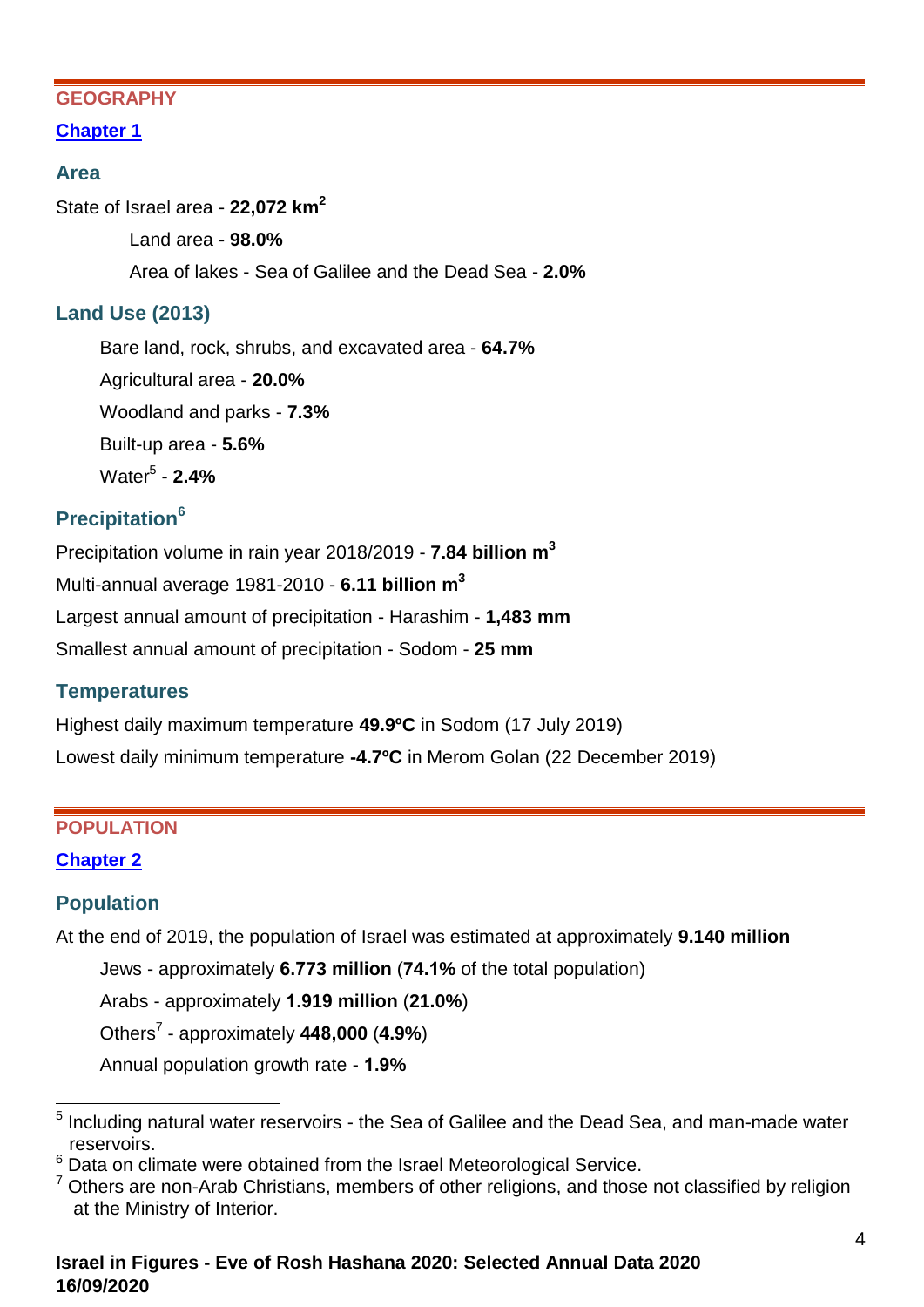### **Jews aged 20 and over by level of religiosity (self-defined)**

- **43.1%** Not religious, secular **22.1%** - Traditional not-so-religious
- 
- **12.8%** Traditional-religious
- **11.3%** Religious
- **10.1%** Ultra-Orthodox

# **Immigration to Israel and International Migration**

### **Immigration to Israel**

Immigrants since the establishment of the state - **3.3 million** Immigrants in 2019 - **33,200**

# **Migration of Israelis abroad (2018)**

Departed from Israel - **14,000**

Returned to Israel - **7,900**

### **Work permit holders from abroad**

Entered Israel - **68,400**

Departed from Israel - **61,500**

# **Family**

# **Marriage and divorce (2018)**

**49,410** couples married **15,605** couples divorced

# **Live births and fertility**

Live newborns - **182,016** Total fertility rate - **3.01 children per woman**

# **Deaths**

Total - **46,270** persons Crude death rate - **5.1 per 1,000 residents**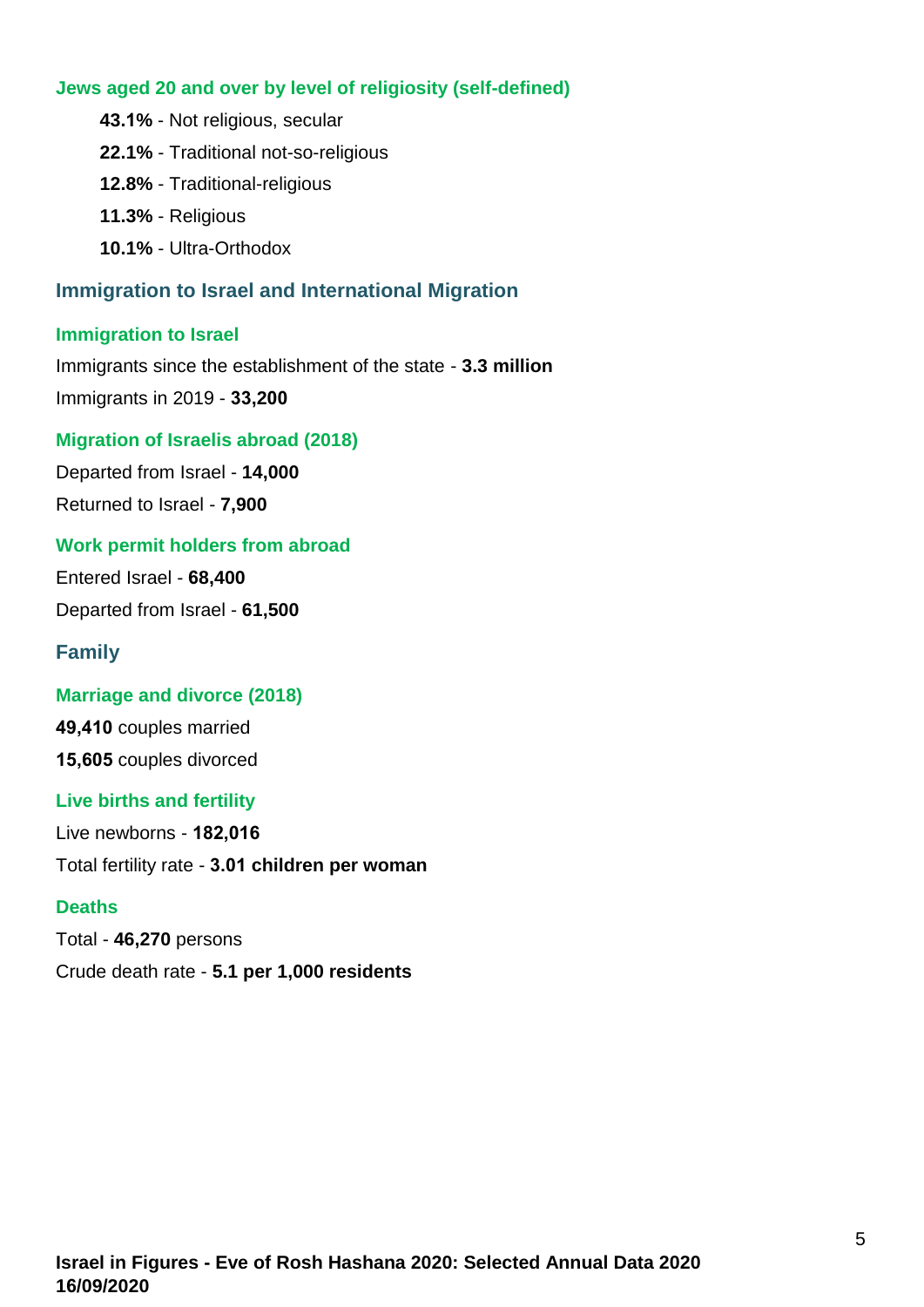#### **Terminations of pregnancy**

**17,688** applications to committees for termination of pregnancy Rate of applications to committees for termination of pregnancy - **8.4 per 1,000 women aged 15-49**

#### **Households and families**

**2,667,600** private households Average number of persons per household - **3.24 2,135,400** nuclear families

#### <span id="page-5-0"></span>**HEALTH**

#### **[Chapter 3](https://www.cbs.gov.il/en/publications/Pages/2020/Health-Statistical-Abstract-of-Israel-2020-No.71.aspx)**

**National Expenditure on Health**

**NIS 106.2 billion** (**7.6%** of the GDP)

#### **Life Expectancy**

Men - **81.0 years**

Women - **84.7 years**

# **Infant Mortality**

Rate of **3.0 per 1,000 live births**

#### **Causes of Death (2018)**

**25.7%** of the deaths were caused by malignant neoplasms (cancer) and **14.2%** were caused by heart disease

#### **New Cases of Malignant Neoplasms (Cancer) (2017)**

Rate of **339 per 100,000 persons**

#### **Self-Assessed Health (Social Survey)**

**83.9%** of all persons aged 20 and over reported that their health is very good or good

#### **Smoking**

**16.4%** of all persons aged 21 and over smoked at least one cigarette a day

#### **Obesity**

**56.0%** of all persons aged 21 and over were overweight or obese, and **17.7%** were obese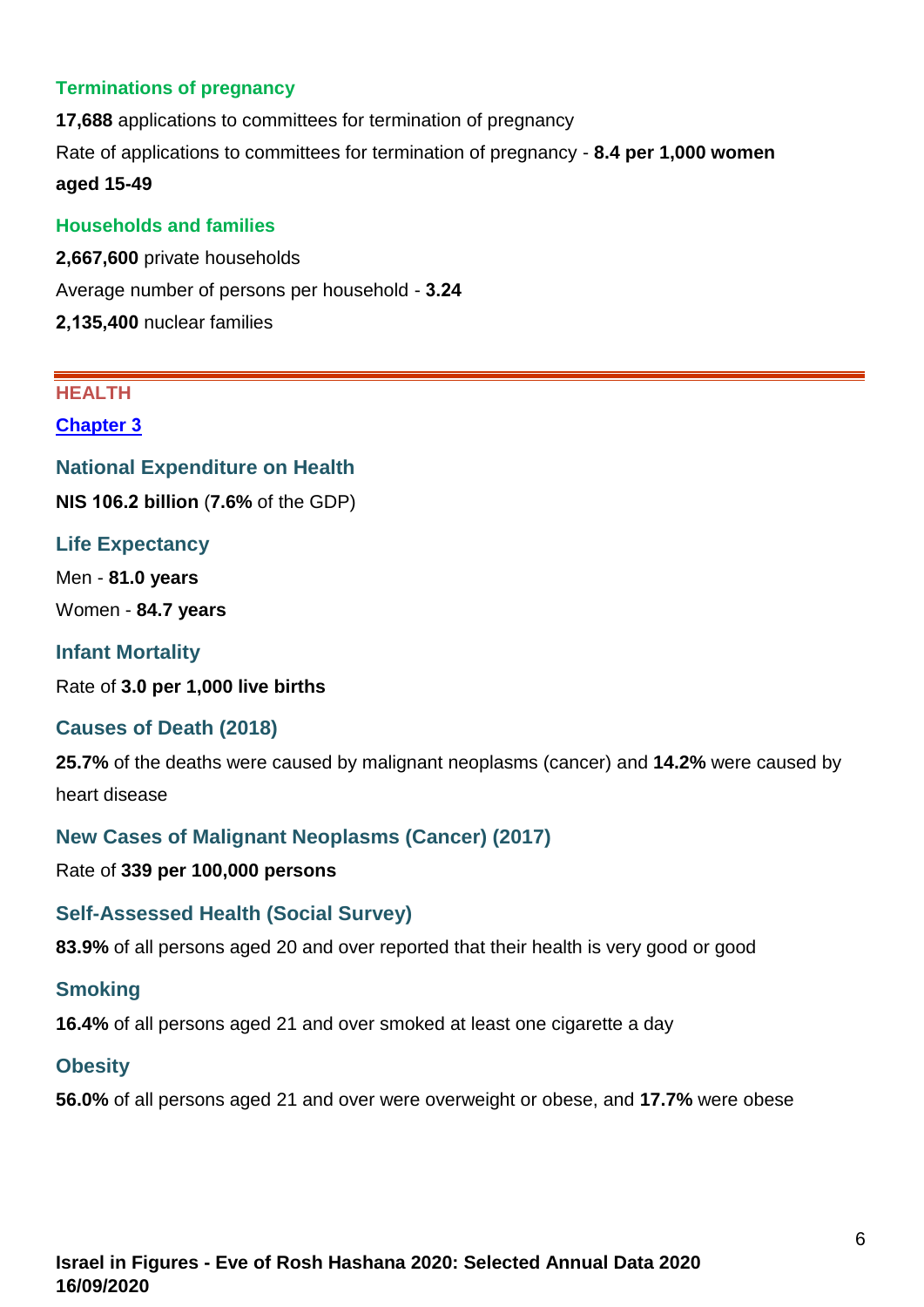# **Physical Activity**

**29.2%** of all persons aged 21 and over engaged in physical activity in accordance with recommendations

**General Care Hospital Beds** Rate of **1.8 per 1,000 residents**

**Physicians Employed in Health Services (2018)**

Rate of **3.2 per 1,000 residents**

**Nurses Employed in Health Services** 

Rate of **4.1 per 1,000 residents**

**Supplementary Health Insurance (2018)**

<span id="page-6-0"></span>**83.6%** of all households had an expenditure for supplementary health insurance

# **EDUCATION**

#### **[Chapter 4](https://www.cbs.gov.il/en/publications/Pages/2020/Education-Statistical-Abstract-of-Israel-2020-No-71.aspx)**

#### **National Expenditure on Education**

**NIS 112.6 billion** (**8.0%** of the GDP)

**The Education System**

#### **Schools (2018/19)**

#### **1.795 million** students in schools

In primary education - **1.050 million**

In secondary education - **745,300** 

Teaching staff - **161,300**

#### **Day care centres and pre-primary education (2018/19)**

Children aged 0-7 - **864,100** 

Teaching staff in pre-primary education - **18,700**

#### **Examinees entitled to a matriculation certificate**

Entitled to a matriculation certificate - **75.7%** of the matriculation examinees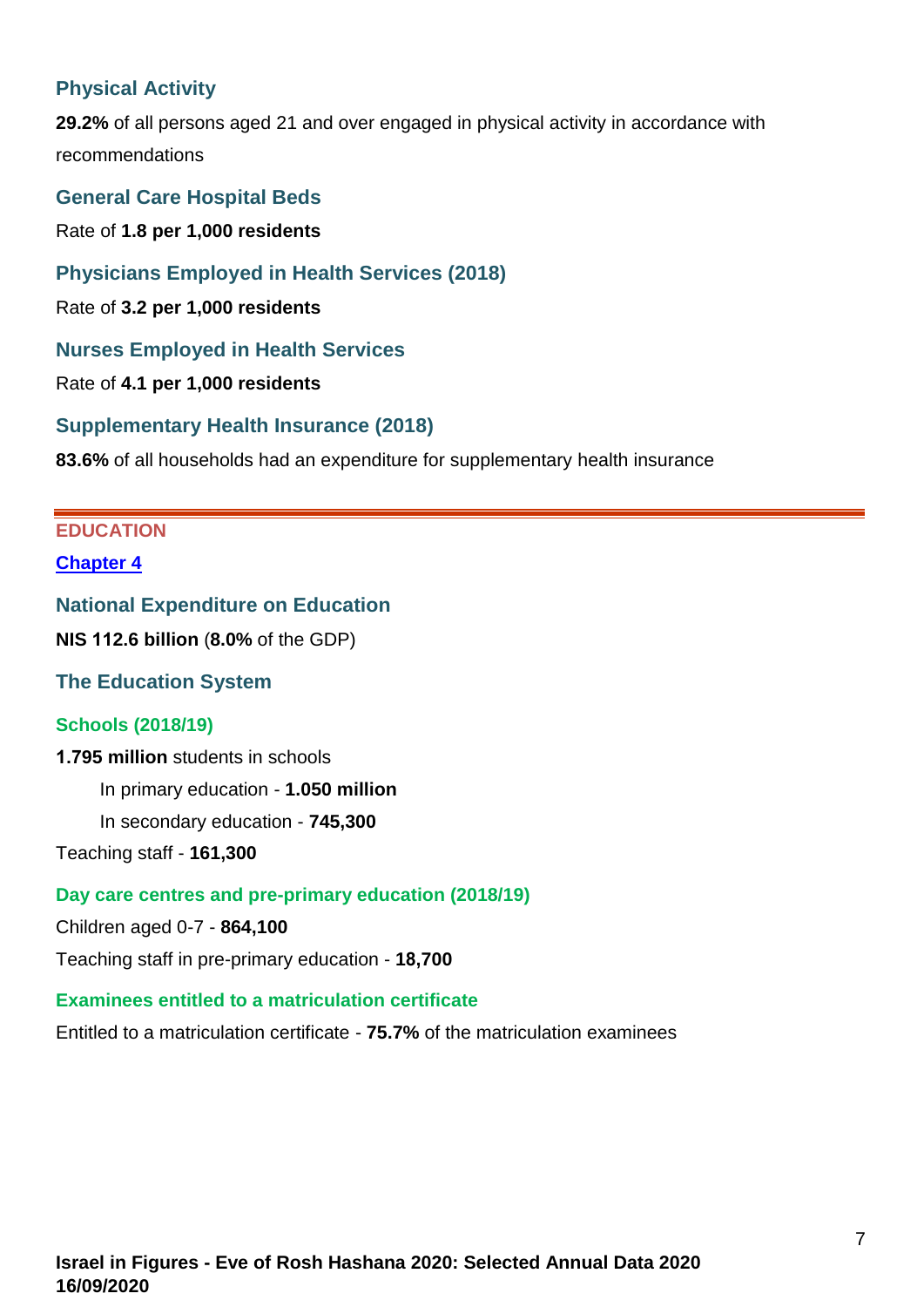# **Projection of number of students**

In 2020/21, the total number of students in the education system is expected to reach **2.398 million**, compared to 2.348 million in the previous school year (about **50,000** more students, an increase of **2.1%**).

The number of students in pre-primary education is expected to reach **543,000**, compared to 521,000 in the previous school year.

The number of students in schools is expected to reach **1.861 million**, compared to 1.827 million in the previous school year.

The total number of students in the education system is expected to reach **2.835 million** in 2030, an increase of about 487,000 students, compared to 2020 (increase of **20.7%**).

# **Dropping out of the education system (2018/19) of students in grades 7-12 (excluding Jerusalem Arabs)**

**11,600 (1.4%)** dropped out of the educational system and did not enroll in an alternative educational framework.

# **Teaching Staff**

### **Teaching staff in the education system (2019/20)**

There were about **182,000** teaching staff in the entire education system, compared to 179,000 in the school year of 2018/19 (an increase of **1.6%**).

Weekly work hours - about **5.6 million**, compared to 5.4 million hours in 2018/19 (an increase of **2.4%**).

During 2010/11-2019/20, there has been a rapid increase in the extent of teaching in the entire system, with about **43,000** teaching staff added and more than **2.0 million** weekly work hours. The average monthly wages among teaching staff were **NIS 12,000** in 2019, compared to NIS 6,900 in 2005 (an increase of approximately **75%**).

The average number of students per teacher in the system is trending downward. Between 1996/97 and 2019/20, this figure decreased from 12.6 to **10.8** students per teacher. In Arab education, the trend was especially salient (from 18.3 to **11.8** students per teacher, respectively).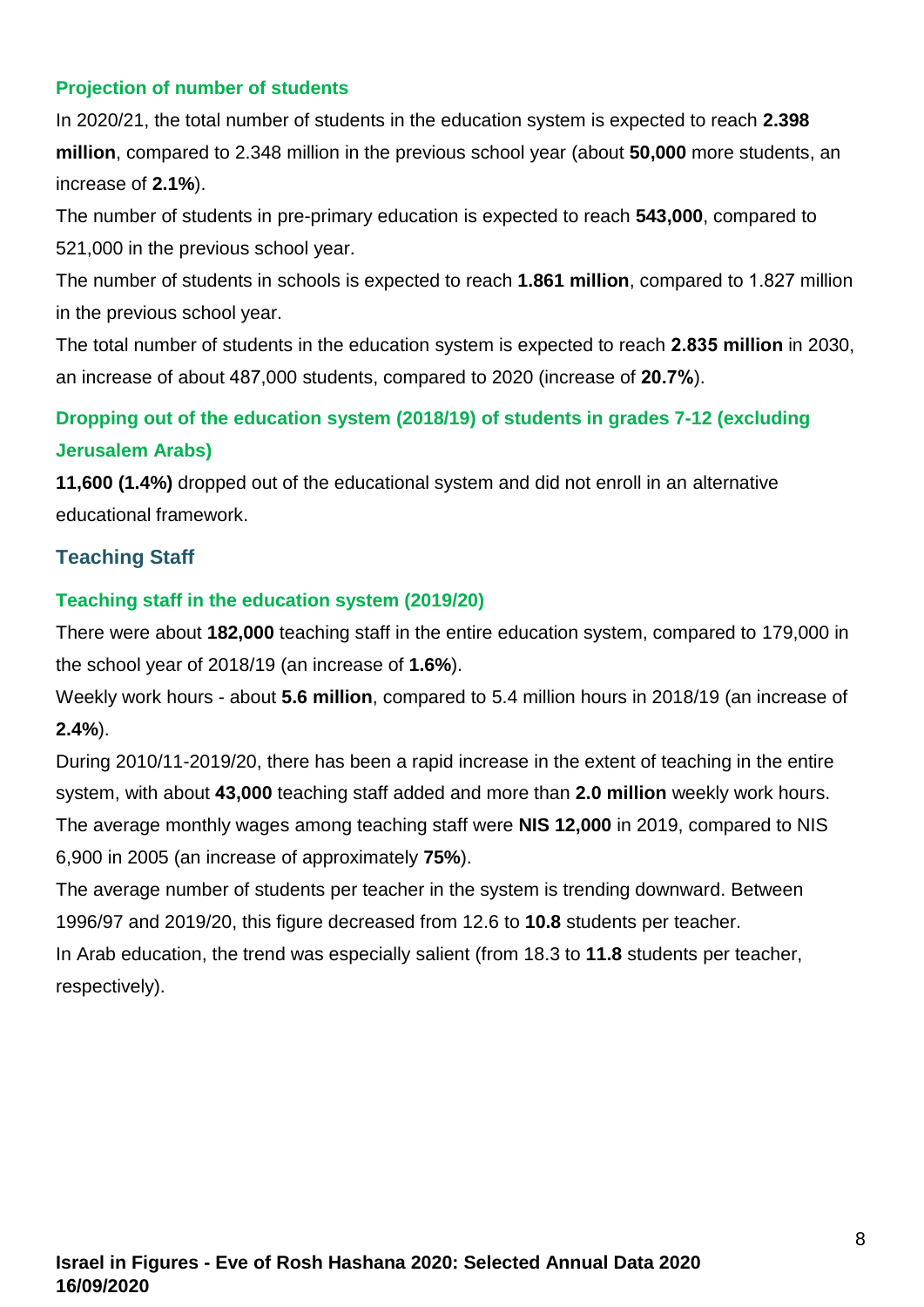#### **Teaching staff in short-cycle tertiary education (2018/19)**

#### Total - **5,300**

Courses for practical engineers - **3,600** Teacher training courses - **1,800** Holders of second or more advanced degrees - approximately **26%** (about 33% in practical engineering, and about 11% in teacher training)

# **Academic staff at universities, budgeted academic colleges, and non-budgeted academic colleges (2019/20)**

#### Total - **30,400**

Universities - **21,500** Budgeted academic colleges - **7,400** Non-budgeted academic colleges - **3,200**

#### **Academic staff at academic colleges of education (2019/20)**

#### Total - **3,800**

#### **Average monthly wages of academic staff (2018/19)**

#### Total - **NIS 15,300**

Universities - **NIS 17,517** Budgeted academic colleges - **NIS 11,187** Non-budgeted academic colleges - **NIS 11,965** Academic colleges of Education - **NIS 10,500**

#### **Pre-Academic Preparatory Courses (2017/18)**

#### **11,900** students

In the specialization track - **9,100** In the track for completion of matriculation or for improvement of matriculation scores - **2,200** In the pre-specialization track - **511** In the track for completion of 12 years of education - **37**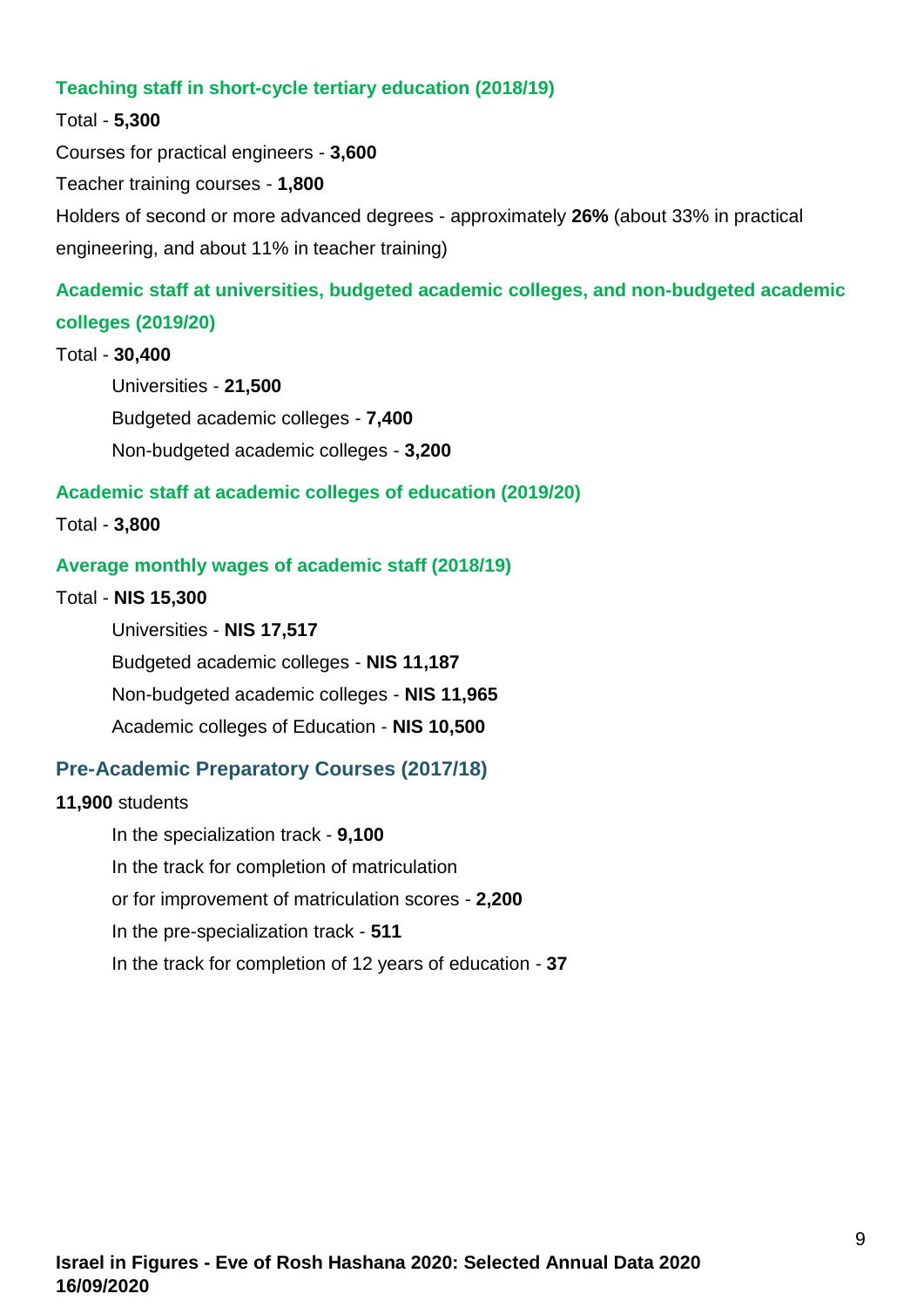# **Higher Education, Short-Cycle Tertiary Education (Non-Academic), and Vocational Training Courses**

#### **Students at universities, academic colleges, and academic colleges of education (2018/19)**

**268,600** students

Thereof: **194,300** first degree students

**61,000** second degree students

**12,000** third degree students

### **Students at the Open University (2018/19)**

**48,000** students

Thereof: **45,100** first degree students

**2,400** second degree students

#### **Recipients of degrees from all institutions of higher education (2018/19)**

**82,900** recipients of degrees

Thereof: First degrees - **51,200**

Second degrees - **25,700**

Third degrees - **1,600**

#### **Students in short-cycle tertiary education (non-academic) (2018/19)**

**57,300**

**Students in vocational training courses supervised by the Ministry of Labor, Social Affairs and Social Services (2018)**

#### **51,600**

<span id="page-9-0"></span>Thereof: **33,900** entitled to a certificate

### **CULTURE, ENTERTAINMENT, AND SPORTS**

#### **[Chapter 5](https://www.cbs.gov.il/en/publications/Pages/2020/Culture-Entertainment-and-Sports-Statistical-Abstract-of-Israel-2020-No-71.aspx)**

**National Expenditure on Culture, Entertainment, and Sports**

**NIS 66.8 billion** (**4.7%** of the GDP)

#### **Students in Cultural Fields**

**15.9%** of all students at universities

**46.4%** of all students at academic colleges of education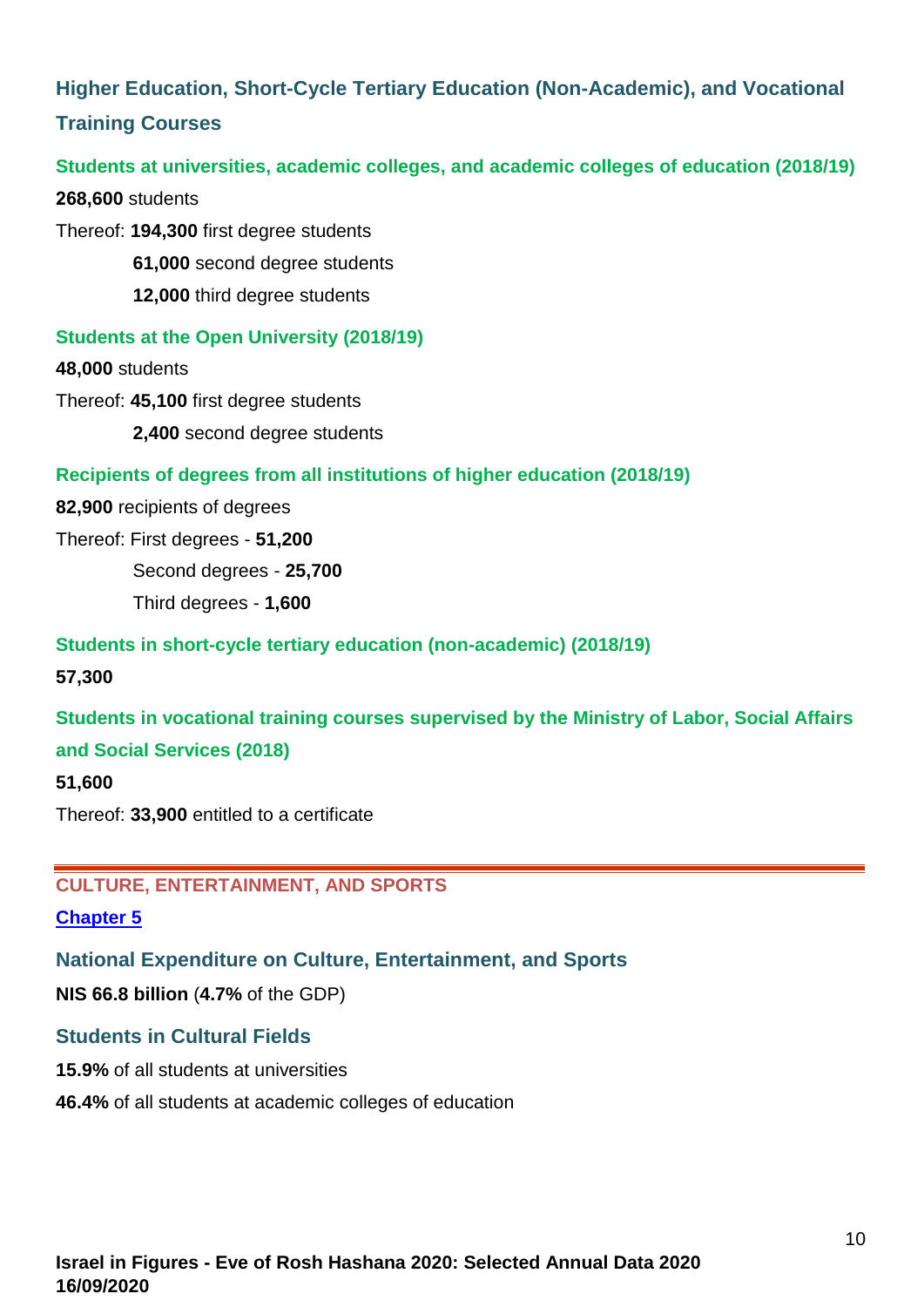# **Publishers<sup>8</sup> and Titles (2018)**

**1,581** publishers

**8,571** titles (books and pamphlets)

# **Newspapers (2018)**

**5.4%** of households purchased daily papers (following a decline of 5.8% in 2017).

# **Use of Computers and Internet (Social Survey)**

**71.3%** of persons aged 20 and over used a computer.

**86.8%** of persons aged 20 and over used the Internet.

# **Subscriptions to Cable or Satellite Television (2018)**

**62.3%** of the households had subscriptions to cable or satellite television.

# **Movies**

**17.7 million** tickets were sold at movie theaters.

**54** Cinemas

- **411** Screens
- **64,188** Seats

# **Active Athletes**

# Total - **122,794**

In individual sports - **46,551** In team sports - **76,243**

# **Medals (2016-2019)**

Total - **146** European championships - **77** World championships - **60** Olympic games - **2** World games - **7**

  $8$  A publisher is an organization (public, governmental, or commercial) or nonprofit organization responsible for publication of books or pamphlets.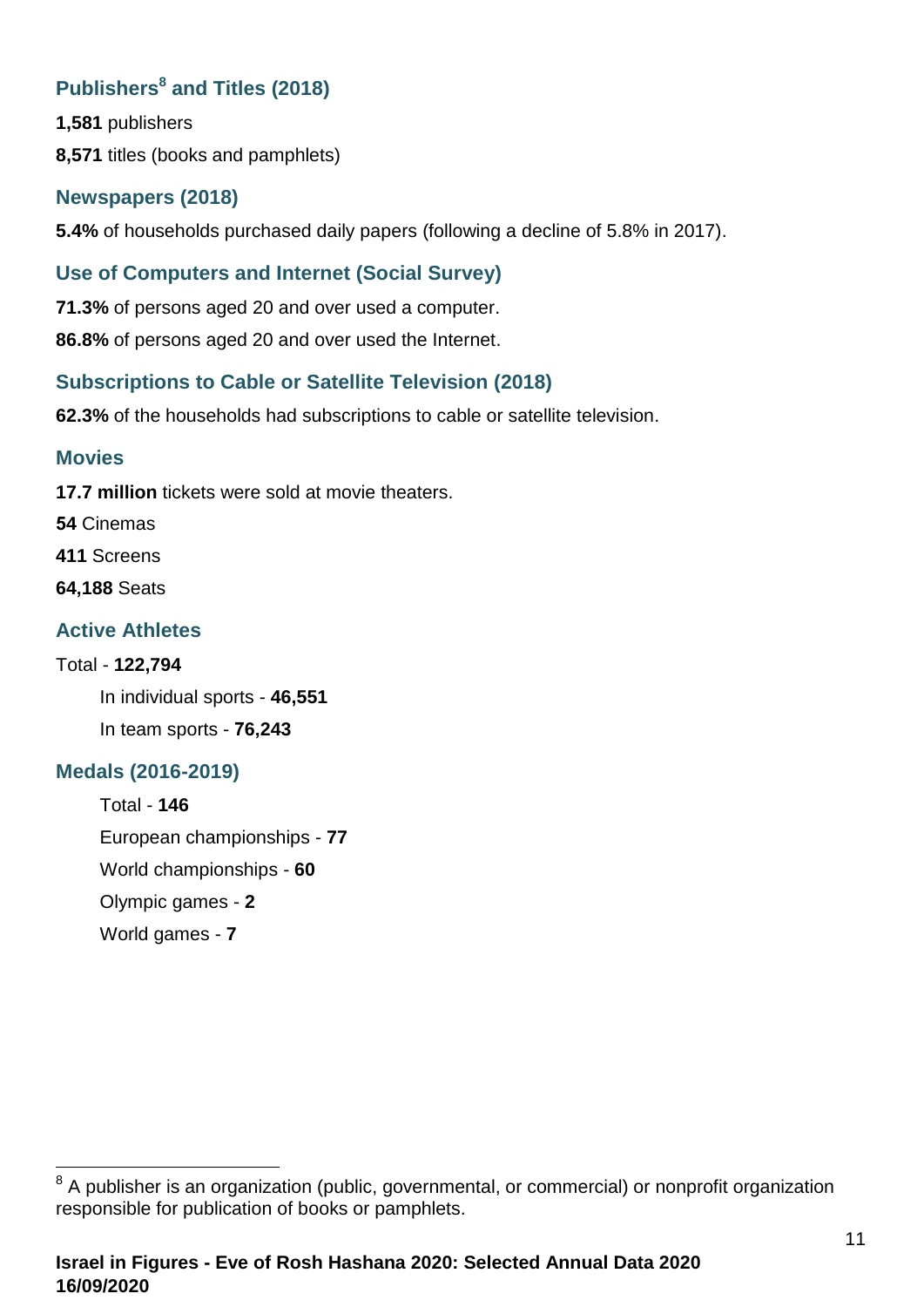### <span id="page-11-0"></span>**WELFARE**

**[Chapter 6](https://www.cbs.gov.il/en/publications/Pages/2020/Welfare%20Statistical%20Abstract%20of%20Israel%202020%20No.71.aspx)**

# **General Government Expenditure on Welfare**

About **NIS 156.8 billion** (**27.9%** of the total expenditure in the general government sector)

**Recipients of Social Services**

### **Persons registered at Social Service Departments**

Total registered persons - about **1.13 million persons**, a rate of about **124 registered persons per 1,000 persons**.

Rate among Jews and Others - about **108 per 1,000 persons**

Rate among Arabs - about **180 per 1,000 persons**

The highest rate of registered persons was in localities that belong to the lowest socio-economic clusters (1-2): about **161 per 1,000 persons**

### **Persons with defined need of intervention at Social Service Departments**

Total persons with defined need of intervention - about **770,000**, a rate of about **84 per 1,000 persons**

The most prevalent need was "dysfunctional parents or children/adolescents" - a rate of about **28 persons with defined need of intervention per 1,000 persons** 

# **Persons placed in welfare settings**

About **271,000** persons were placed in welfare frameworks, a rate of about **30 per 1,000 persons**.

Rate of persons placed in community settings - about **24 per 1,000 persons** Rate of persons in out-of-home placement - about **6 per 1,000 persons**

# **Persons With Disabilities**

**13.9%** of all persons aged 20 and over were defined as having severe functional disabilities<sup>9</sup>

(Social Survey)

Holders of Certificates of Blindness/Vision Loss - about **24,000**

Hearing-impaired persons with full entitlement to communication assistance services - about

# **6,500**

Disabled IDF veterans (status 06 and special status) - approximately **66,000**

 $9$  The actual percentage of people with disabilities is higher, because the data do not include residents of therapeutic institutions who could not be interviewed because of the disability, as well as nursing care patients who were not included in the survey.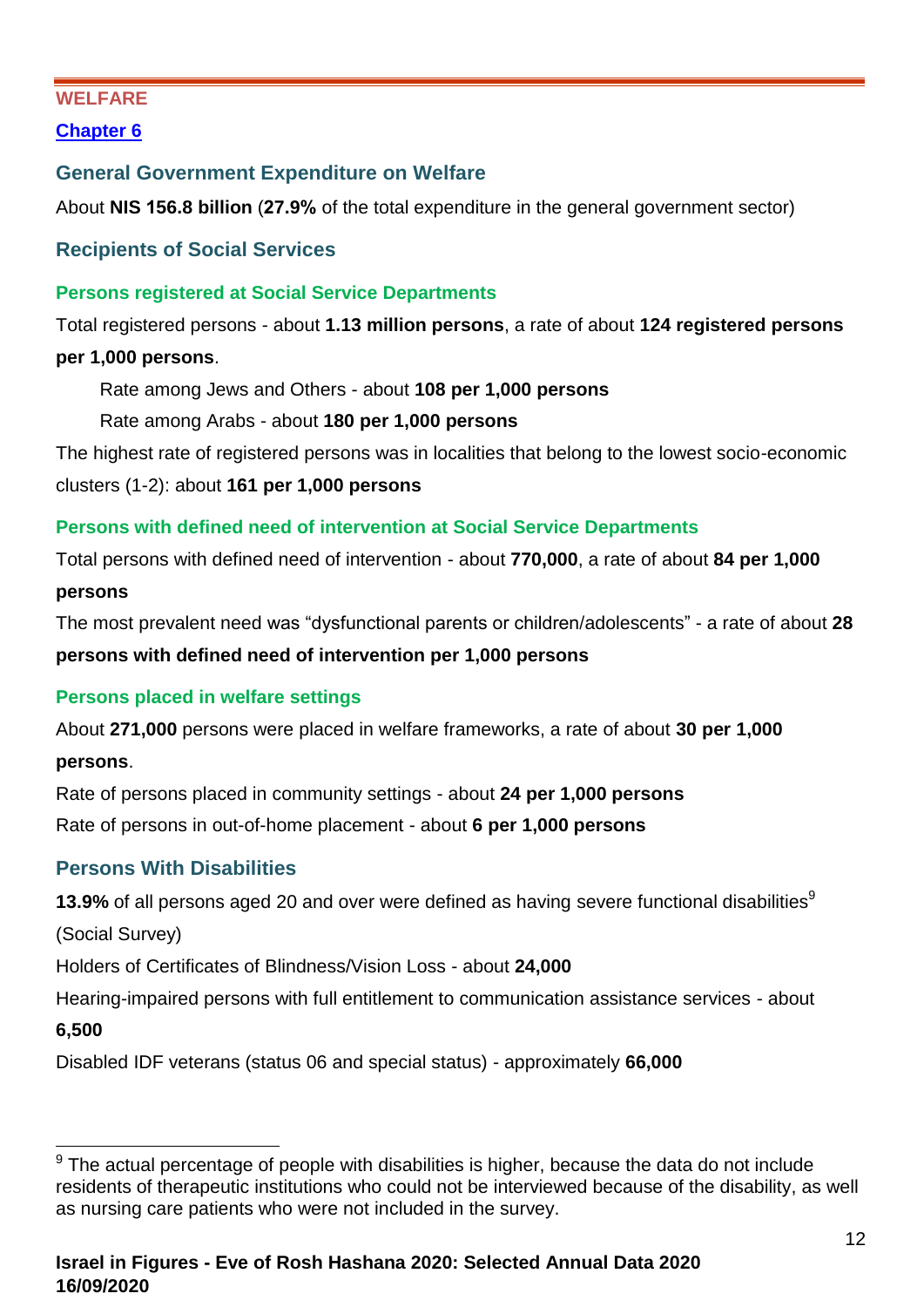#### **Assistance to a family member with a disability (Social Survey)**

**21.3%** of all persons aged 20 and over (**1.2 million people**) provide assistance to a family member with a physical, intellectual or mental disability that has persisted for six months or longer. The assistance is provided without monetary compensation.

**47.6%** provide assistance to a parent; **15.1%** - to a brother or sister; **8.5%** - to a son or daughter; **6.8%** - to a grandparent; and **5.9%** provide assistance to their spouse.

#### <span id="page-12-0"></span>**STANDARD OF LIVING (2018)**

**[Chapter 7](https://www.cbs.gov.il/en/publications/Pages/2020/Standard-of-living-Statistical-Abstract-of-Israel-2020-No-71.aspx)**

### **Household Income**

Gross monthly money income - **NIS 21,063** Net monthly money income - **NIS 17,276**

### **Housing**

**66.5%** of the households lived in owned dwellings. **39.0%** of those living in owned dwellings paid mortgages.

# **Household Expenditures**

Monthly money consumption expenditure - **NIS 13,324** Monthly consumption expenditure (including housing services) - **NIS 16,475** Thereof: **24.8%** for housing **20.4%** for transportation and communications **17.2%** for food

# **Ownership of Durable Goods**

**97.9%** of households had at least one mobile phone.

**76.9%** of households had a computer.

#### **Income of Individuals**

The gross income of self-employed women was **55.9%** of the gross income of self-employed men.

The gross income of female employees was **68.4%** of the gross income of male employees.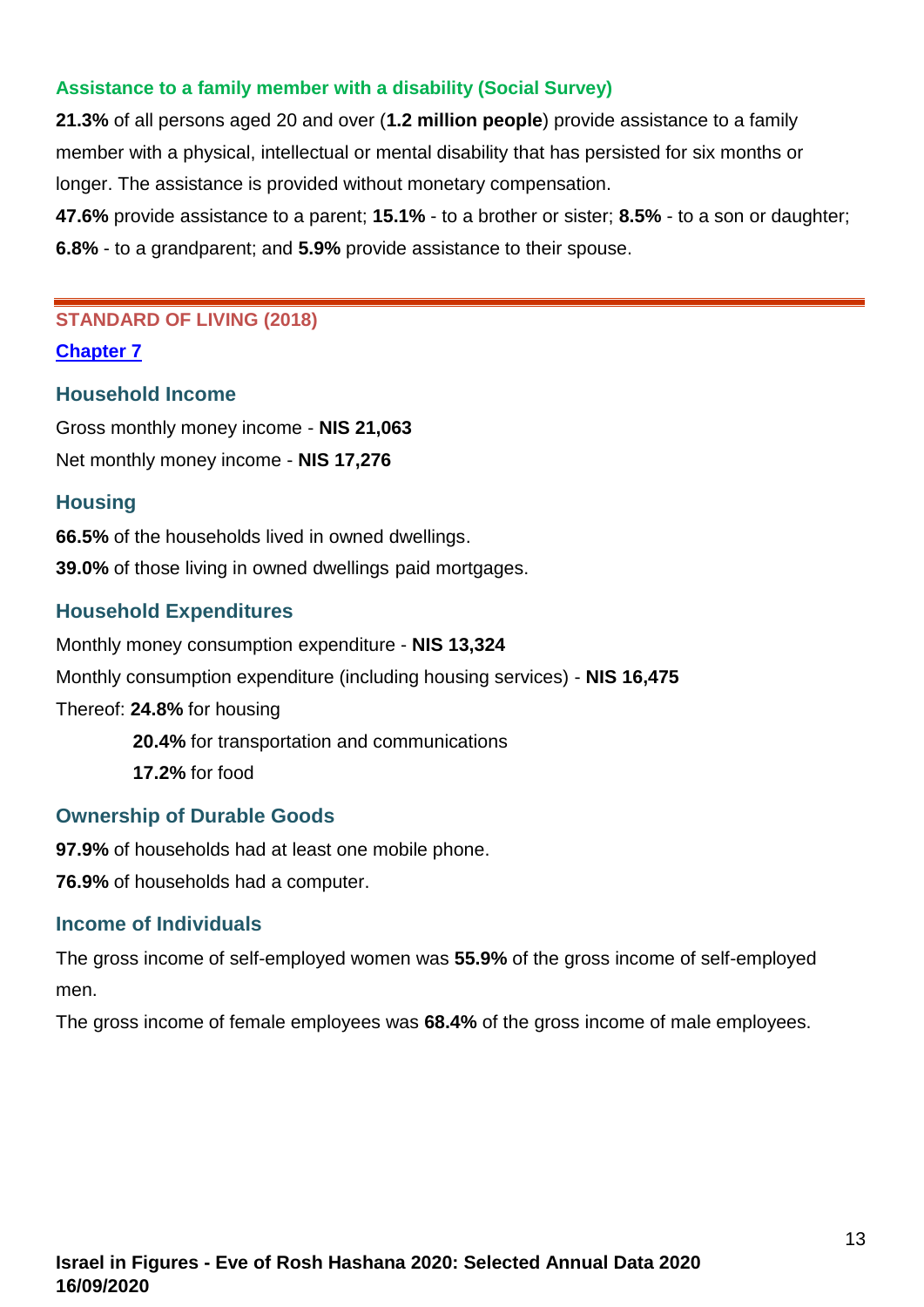# **Households of Persons Aged 65 and Over<sup>10</sup>**

#### **Households of two or more persons**

Average gross monthly money income - **NIS 17,356** Average monthly money expenditure - **NIS 10,793**

#### **Households of one person**

Average gross monthly money income - **NIS 8,115** Average monthly money expenditure - **NIS 5,799**

#### **CRIME AND JUSTICE**

#### **[Chapter 8](https://www.cbs.gov.il/en/publications/Pages/2020/Crime-and-Justice-Statistical-Abstract-of-Israel-2020-No.71.aspx)**

**General Government Expenditure on Public Order**

**NIS 22.9 billion** (**4.1%** of the total expenditure)

# **Personnel Responsible for Maintaining Public Order**

Lawyers - rate of **776.8 per 100,000 residents** Entire police force - rate of **348.9 per 100,000 residents**

# **Criminal Investigation Files Opened by the Police**

**301,100** files

Thereof: **40.8%** - crimes against property **38.7%** - crimes against public order **19.3%** - crimes causing bodily harm **10.0%** - crimes against morality

# **Murder Cases (2017)**

Rate (age standardized) of **1.6 cases per 100,000 residents**

# **Persons Judged in Criminal Trials (2018)**

**33,700**

# **Convicted Persons (2018)**

**88.2%**

 $10$  Households whose members are all aged 65 and over.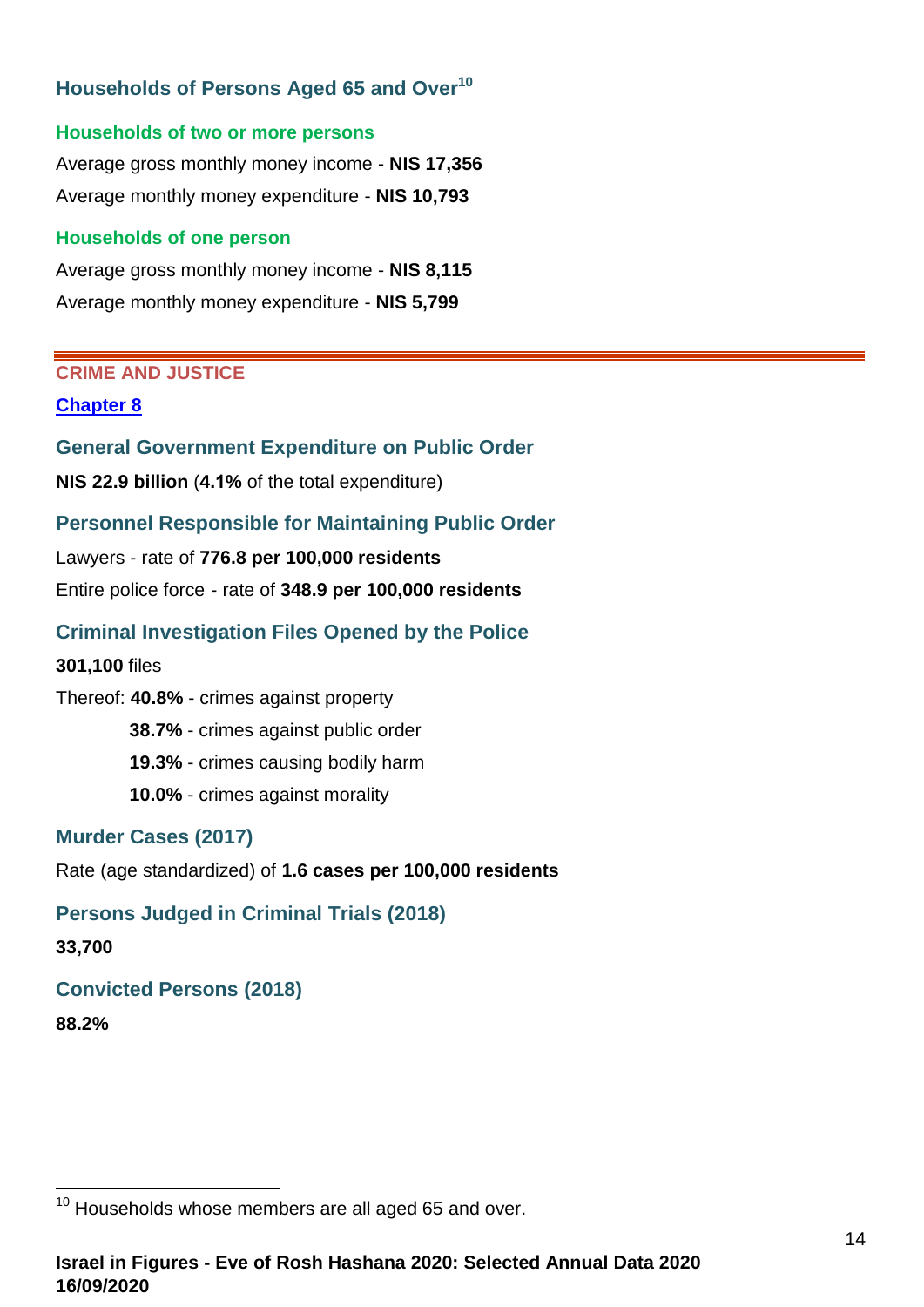# **Victims of Crime (Crime Victimization Survey)**

**651,100** (**11.5%** of all persons aged 20 and over) Victims of cyber-crime - **225,500 (4.0%)** Victims of theft - **194,200 (3.4%)** Victims of violence or threat of violence - **191,500 (3.4%)** Victims of sexual harassment - **137,500 (2.4%)** Victims of sexual offences - **8,500 (0.2%)** Reported the offence to the police - **177,400 (27.2%)**

# **Criminal Files Opened for Youth (2017/18)**

Criminal files were opened for **9,207 youth** aged 12-18.

**91.6%** of the persons with criminal files were boys.

The rate of youth aged 12-18 with criminal files was **9 per 1,000 youth**.

Among boys - the rate was **16 per 1,000 youth** - 8 times the rate among girls (2 per 1,000).

Among Arabs **-** the rate was **12 per 1,000 youth** - 1.5 times the rate among Jews and Others (8 per 1,000).

Among youth attending schools under the supervision of the Ministry of Labour, Social Affairs and Social Services - the rate was **11.0 times** higher than the rate of students in Ministry of Education Schools, **4.7 times** higher than the rate among Yeshiva students, and **2.0 times** higher than the rate of youth who are not in formal educational settings.

# **Sense of Personal Security (Crime Victimization Survey)**

**85.7%** of all persons aged 20 and over felt safe walking alone in the neighborhood after dark.

#### <span id="page-14-0"></span>**LABOUR MARKET**

#### **[Chapter 9](https://www.cbs.gov.il/en/publications/Pages/2020/Labour-Market-%20Statistical-Abstract-of-Israel-2020-No.71.aspx)**

#### **Participants in the Labour Force (aged 15 and over)**

#### **4.124 million**

Thereof: Employed persons

- **2.070 million** men
- **1.897 million** women

# **Unemployed Persons in the Labour Force**

**3.8%**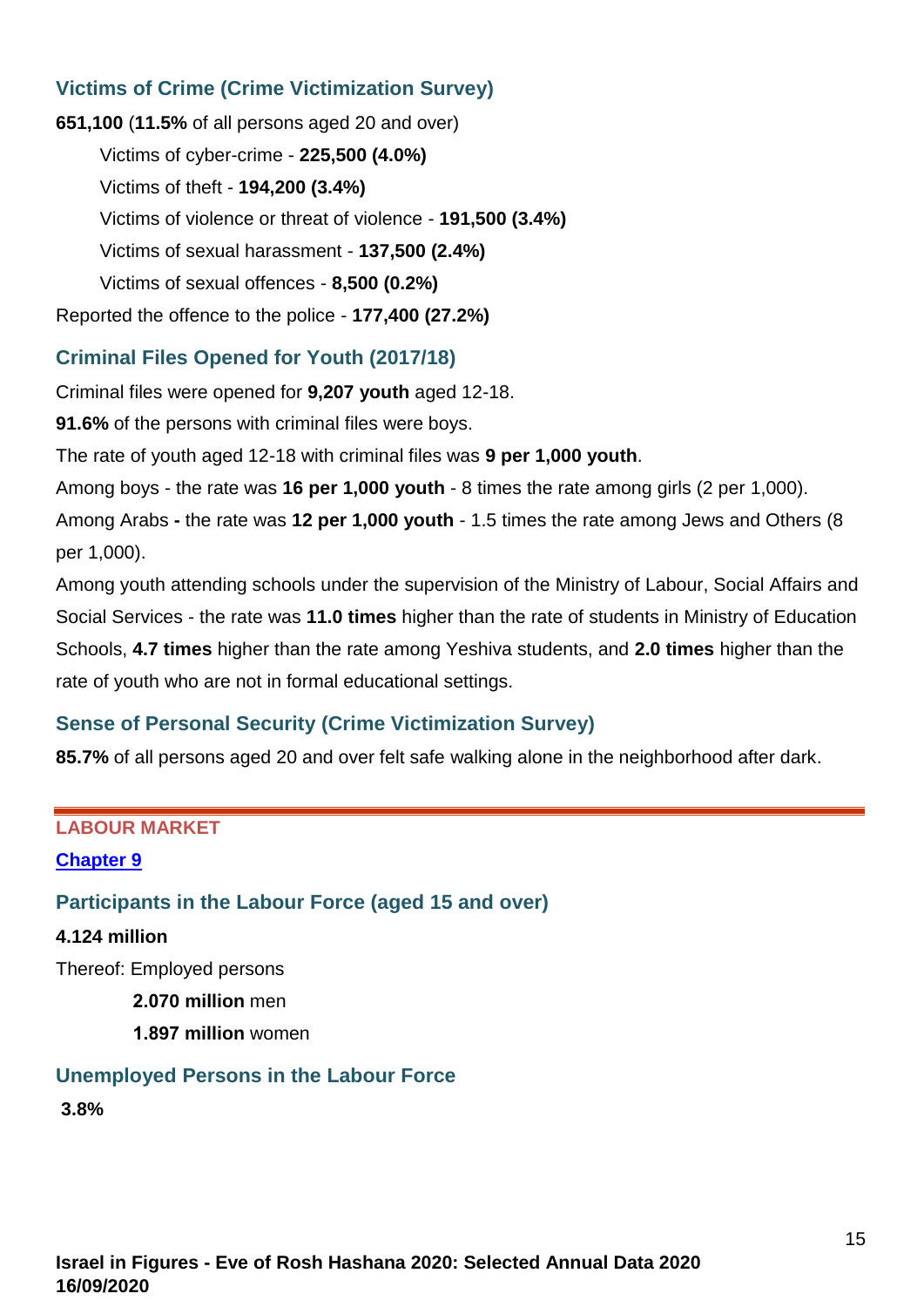# **Single Mothers**

**106,200**, thereof **83.4%** participated in the labour force

#### **Households**

**2.668 million**, thereof **79.4%** had employed persons

# **Employment Rate (percentage of employed persons, of those aged 15 and over)**

**61.1% 65.1%** among men **57.2%** among women **43.4%** among Arabs

# **Average Weekly Work Hours per Employed Person**

**35.8**

### **Largest Number of Employed Persons**

#### **By Industry:**

About **491,000** employed persons in Education About **439,000** employed persons in Human Health and social work activities

#### **By Occupation:**

Professionals - about **1,111,000** Service and sales workers - about **729,000**

**Employee Jobs of Israeli Workers 3.742 million** (**94.0%** of all employee jobs)

#### **Employee Jobs of Workers From Abroad**

**134,700** (**3.4%** of all employee jobs)

#### **Average Gross Monthly Wages per Employee Job**

Israeli workers - **NIS 10,782**

Workers from abroad - **NIS 6,586**

# **Employee Jobs and Average Monthly Wages per Employee Job, by Sector**

The largest number of employee jobs was in the sector of non-financial corporations - **2.412 million** (average monthly wages per employee job - **NIS 11,525**) The highest average monthly wages per employee job were in the sector of financial corporations - **NIS 19,524** (employee jobs - **104,800**)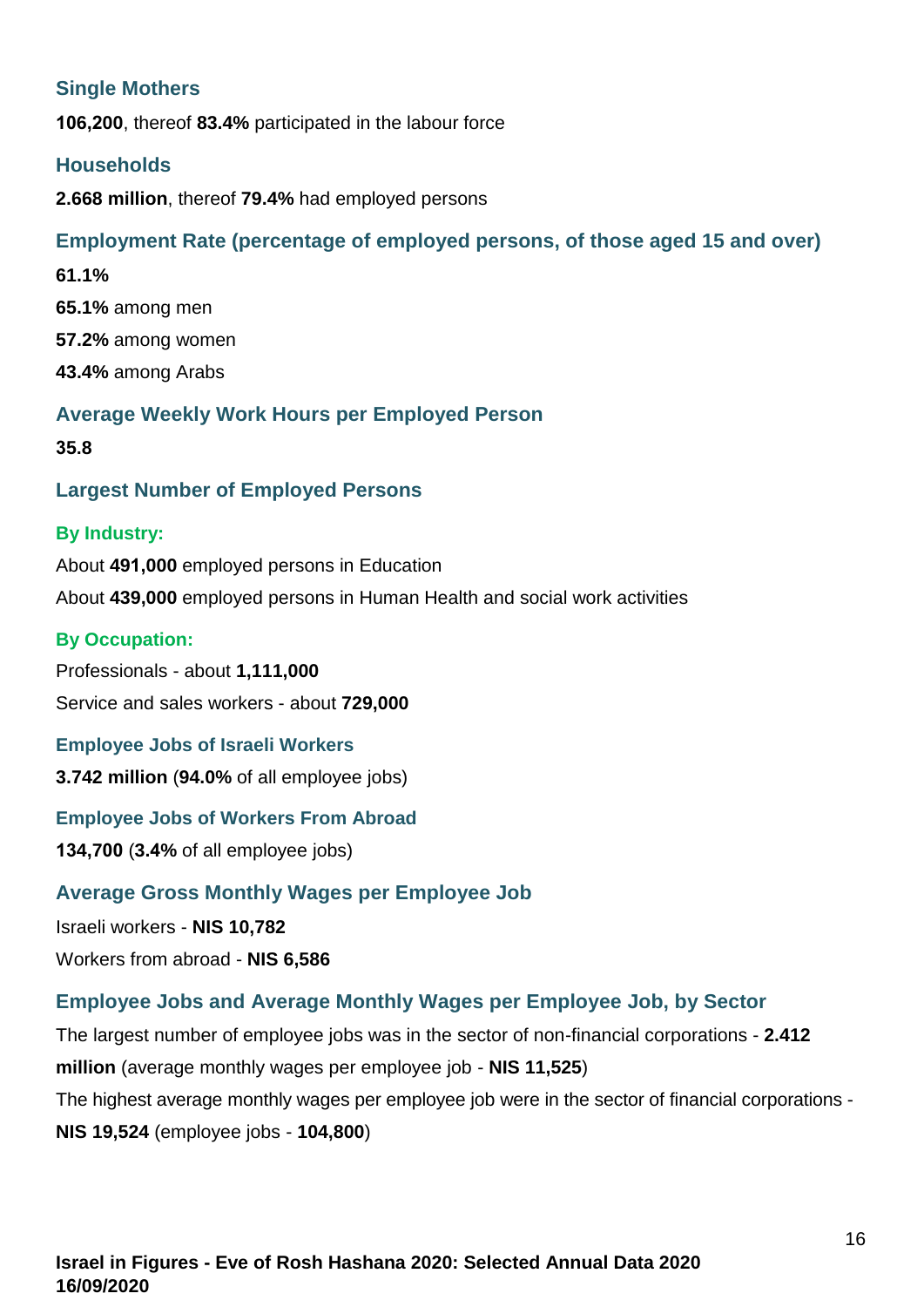# <span id="page-16-0"></span>**PRICE INDICES**

#### **[Chapter 10](https://www.cbs.gov.il/en/publications/Pages/2020/Price-indices-Statistical-Abstract-of-Israel-2020-No-71.aspx)**

#### **Consumer Price Index**

During 2017-2019, the annual percentage change in the Consumer Price Index trended upward (after a decrease in 2014-2016). In 2019, the index **increased by 0.6%**.

### **Producer Price Indices**

The manufacturing producer price index for the domestic market **decreased by 1.2%**. Excluding fuels, the index **decreased by 0.7%**.

The mining and quarrying producer price index for the domestic market **decreased by 3.0%**.

The manufacturing ,mining and quarrying producer price index for exports **decreased by 7.4%**. The price index for legal services **decreased by 5.8%**.

The price index for administrative consultation **decreased by 3.3%**.

The price index for publishing activities **increased by 3.3%**.

### **Input Indices**

The price index of input in residential building **increased by 1.1%**, the index without wages **increased by 0.4%**.

The price index of input in construction of commercial buildings and offices **remained unchanged**.

The price index of input in road construction and bridging **remained unchanged**.

The price index of input in buses for the general population **increased by 1.0%.**

The price index of input in agriculture **decreased by 0.6%.**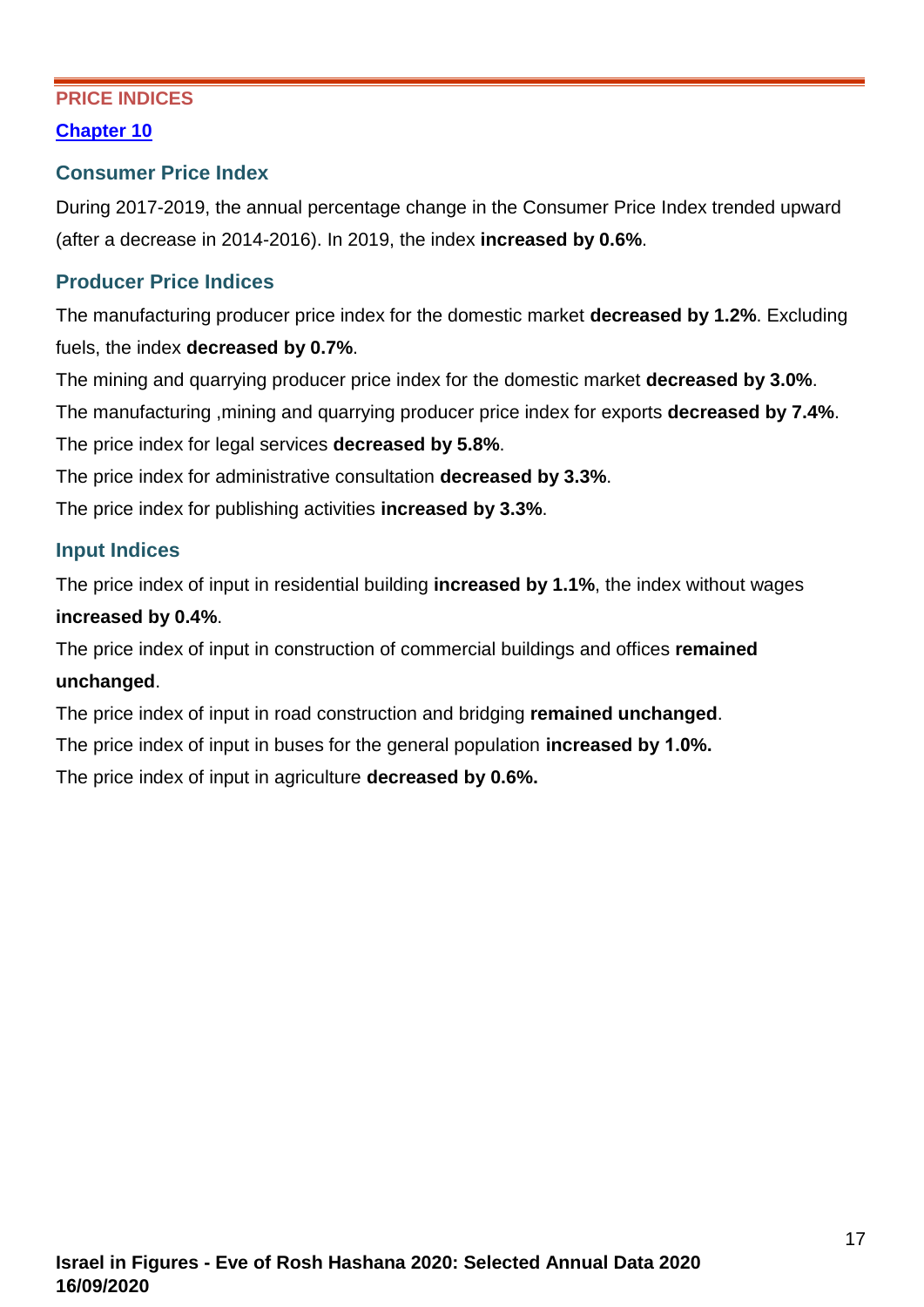### <span id="page-17-0"></span>**NATIONAL ACCOUNTS**

### **[Chapter 11](https://www.cbs.gov.il/en/publications/Pages/2020/National-Accounts-Statistical-Abstract-of-Israel-2020-No.71.aspx)**

#### **The Gross Domestic Product and its Components**

|                                                               | <b>NIS billions</b><br>(at current<br>prices) | 2019 vs. 2018<br>percentage of<br>quantitative<br>change (at<br>constant<br>prices) | 1995-2019<br><b>Average</b><br>percentage of<br>quantitative<br>change (at<br>constant<br>prices) |
|---------------------------------------------------------------|-----------------------------------------------|-------------------------------------------------------------------------------------|---------------------------------------------------------------------------------------------------|
| <b>GDP</b>                                                    | 1,406.7                                       | 3.4                                                                                 | 3.7                                                                                               |
| GDP per capita (NIS thousands)                                | 155.4                                         | 1.5                                                                                 | 1.6                                                                                               |
| Gross national income                                         | 1,400.1                                       | 2.9                                                                                 | 3.8                                                                                               |
| Private consumption expenditure                               | 762.2                                         | 3.8                                                                                 | 4.1                                                                                               |
| Private consumption expenditure<br>per capita (NIS thousands) | 84.2                                          | 1.8                                                                                 | 2.0                                                                                               |
| General government final<br>consumption expenditure           | 317.8                                         | 2.8                                                                                 | 2.5                                                                                               |
| Gross capital formation                                       | 300.4                                         | 3.5                                                                                 | 3.0                                                                                               |
| Exports of goods and services                                 | 412.4                                         | 4.0                                                                                 | 4.9                                                                                               |
| Total uses of resources                                       | 1,792.9                                       | 3.6                                                                                 | 3.8                                                                                               |
| Imports of goods and services                                 | 386.1                                         | 4.1                                                                                 | 4.4                                                                                               |
| GDP of the business sector                                    | 1,040.4                                       | 4.0                                                                                 | 4.0                                                                                               |

#### **Net National Disposable Income**

**NIS 1,243.3 billion**

#### **Net National Saving**

**NIS 163.3 billion** (**13.1%** of net national disposable income)

# **Compensation of Employed Persons Out of the Net Domestic Product**

**58.2%**

#### **Net Domestic Product per Work Hour**

increased by an annual average of **1.3%** in 1995-2019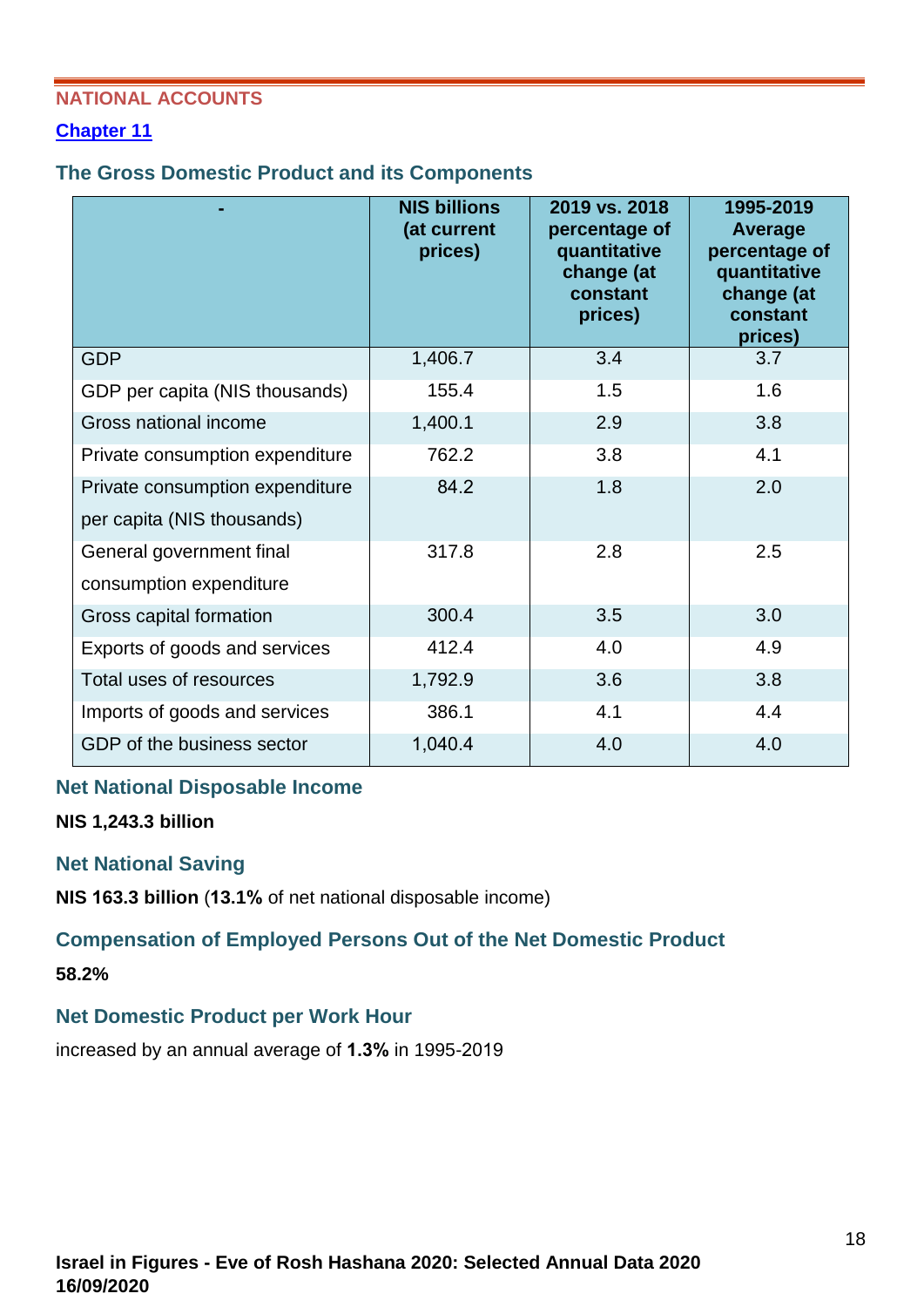# **National Wealth (the difference between financial assets and liabilities of the all entire economy) (2018)**

**NIS 3,482.5 billion**

### **Average Financial Assets per Household (2018)**

**NIS 1.2 million**

# **National Expenditure as a Percentage of the GDP - International Comparison (2018)**

The national expenditure on education and on civilian research and development **was higher** than the average in OECD countries.

<span id="page-18-0"></span>The national expenditure on health **was lower** than the average in OECD countries.

#### **INTERNATIONAL ACCOUNTS**

#### **[Chapter 12](https://www.cbs.gov.il/en/publications/Pages/2020/International-Accounts-Statistical-Abstract-of-Israel-2020-No.-71.aspx)**

### **Balance of Payments**

#### **Current Account**

Surplus in the current account - **13.4 billion dollars** (**3.4%** of the GDP)

#### **Financial Account**

Investments of Israelis abroad increased by **26.2 billion dollars** Foreign investments in Israel increased by **23.0 billion dollars**

# **International Investment Position (IIP)**

External assets position of Israelis - **498.0 billion dollars** External liabilities position - **336.7 billion dollars** Net international investment position - **161.2 billion dollars** Foreign direct investment position of Israelis - **112.3 billion dollars** Foreign direct investment position in Israel - **164.8 billion dollars** Gross external debt - **105.0 billion dollars** Negative net external debt - **170.1 billion dollars**

# **Activities of Multinational Companies (Globalization) (2015)**

#### **Israeli multinational companies ("OUT" companies)**

**306,000** workers

Output - **100.5 billion dollars**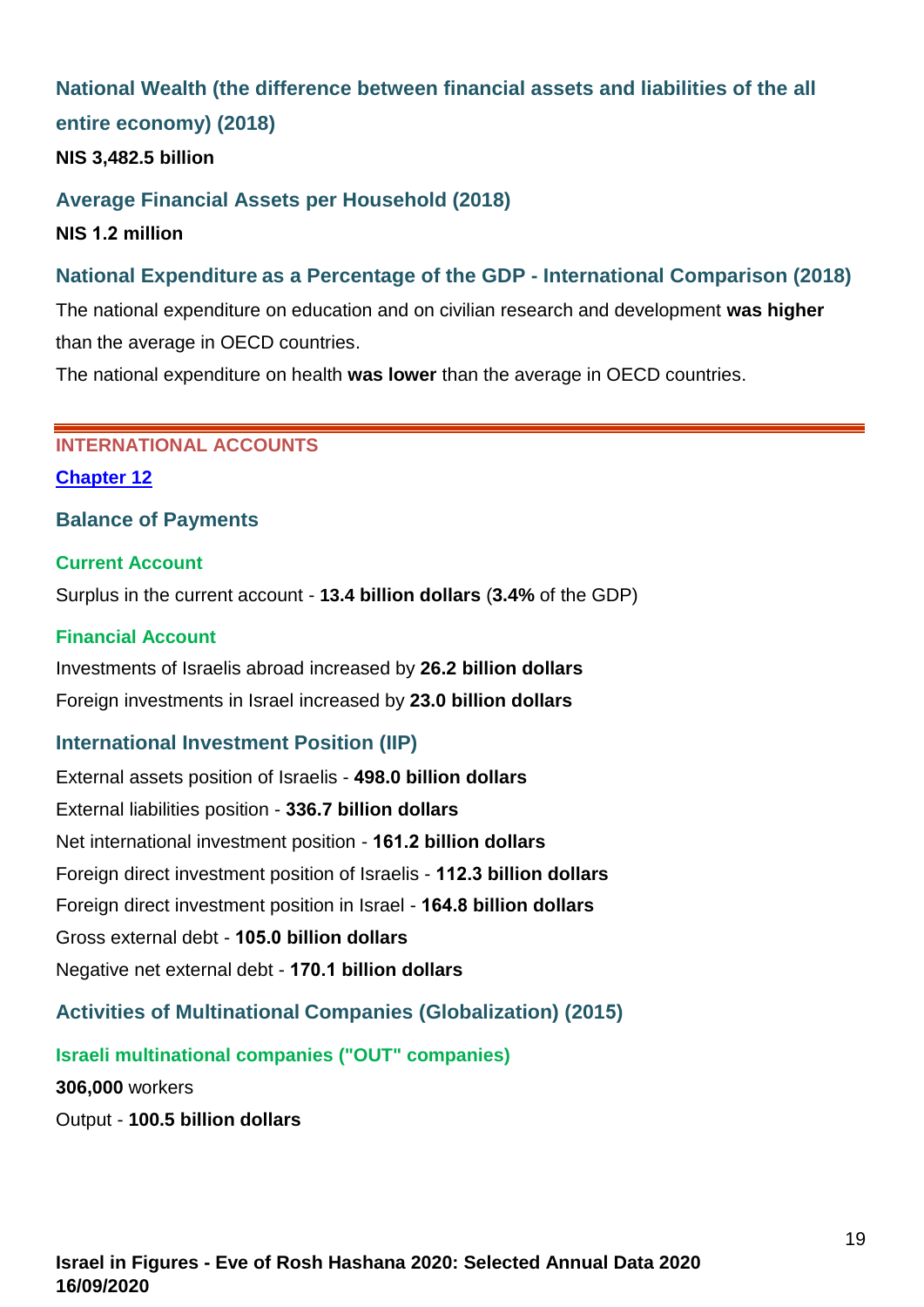### **Israeli companies under foreign control ("IN" companies)**

**269,500** workers

<span id="page-19-0"></span>Output - **52.2 billion dollars**

#### **IMPORTS AND EXPORTS OF GOODS AND SERVICES**

#### **[Chapter 13](https://www.cbs.gov.il/en/publications/Pages/2020/Imports-and-Exports-of-Goods-and-Services-Statistical-Abstract-of-Israel-2020-No-71.aspx)**

**Balance of Trade in Goods and Services**

Total imports of goods and services<sup>11</sup> - **108.4 billion dollars** Total exports of goods and services<sup>12</sup> - **115.8 billion dollars**

Trade surplus<sup>13</sup> - **7.4 billion dollars**

**Value of Imports and Exports of Goods and Services**

#### **Goods (according to foreign trade statistics)**

#### Total exports (gross) - **58.5 billion dollars:**

Exports of Manufacturing, mining and quarrying - **55.8 billion dollars**

Exports of Agriculture, forestry and fishing - **1.1 billion dollars**

Other exports - **1.6 billion dollars**

Total imports (gross) - **76.7 billion dollars:**

Imports of production inputs - **46.0 billion dollars**

Imports of consumer goods - **15.5 billion dollars**

Imports of investment goods - **14.6 billion dollars**

Other imports - **0.6 billion dollars**

#### **Services**

Total exports - **55.5 billion dollars**

Thereof: Exports of Computer services - **31.7%**

Exports of Research and development services - **16.8%**

Exports of Travel services - **13.7%**

Total imports - **32.2 billion dollars**

Thereof: Imports of Other business services (excluding travel, transportation, insurance, and

government services) - **46.8%**

Imports of Travel services - **25.3%**

Imports of Transportation services - **24.9%**

 $11$  Data on imports and exports of goods are adjusted to the definitions of the balance of payments.

<sup>&</sup>lt;sup>12</sup> Data on imports and exports of goods are adjusted to the definitions of the balance of payments.

<sup>&</sup>lt;sup>13</sup> Data on imports and exports of goods are adjusted to the definitions of the balance of payments.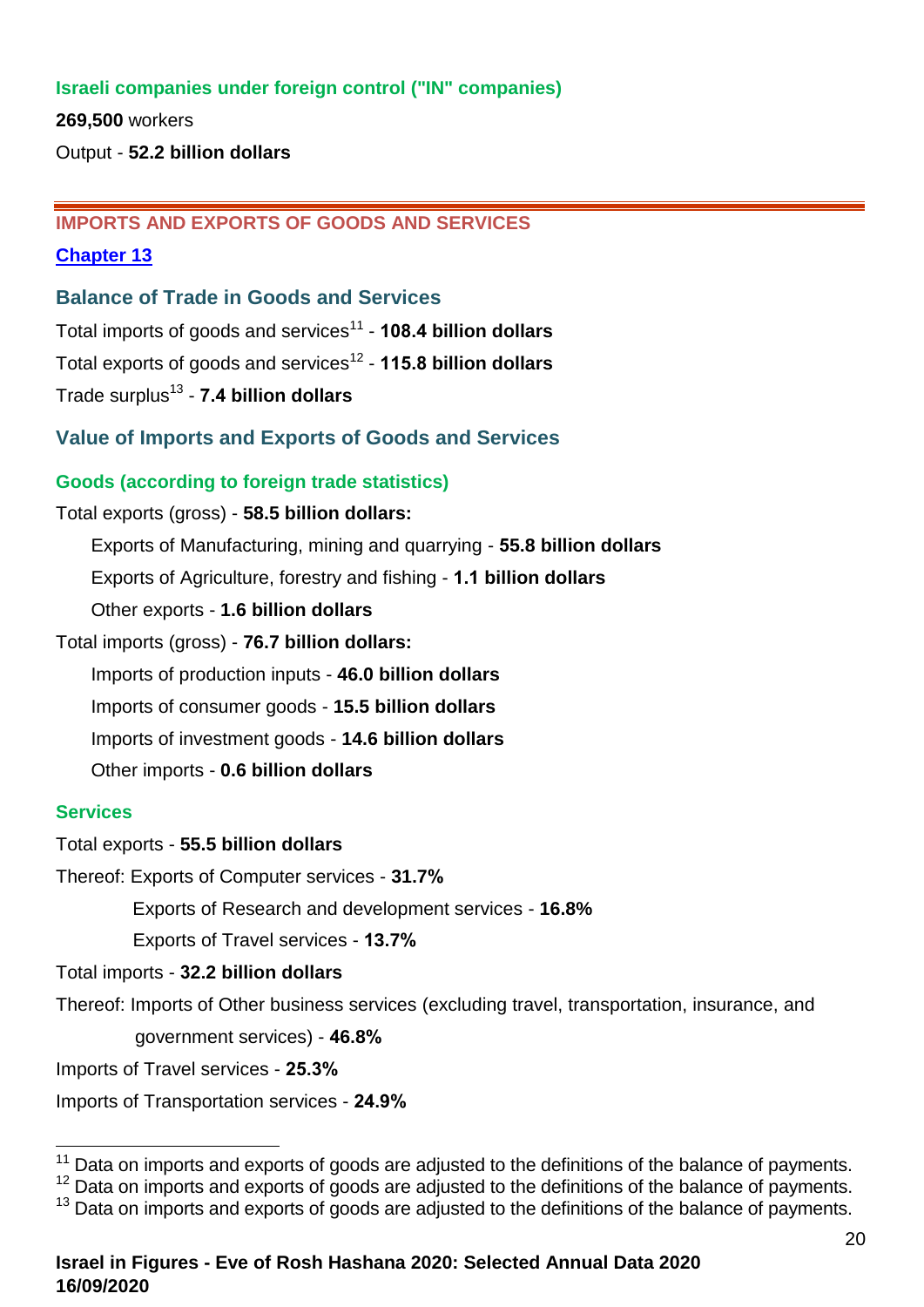### <span id="page-20-0"></span>**FINANCE AND CAPITAL MARKET**

# **[Chapter 14](https://www.cbs.gov.il/en/publications/Pages/2020/Financial-and-Capital-Statistical-Abstract-of-Israel-2020-No.71.aspx)**

# **Financial Market**

Total financial assets held by the public - approximately **NIS 4,081 billion** The percentage of index-linked assets, out of the total financial assets held by the public, has been trending downward over the years, from 52.6% in 1995 to **28.2%** in 2019. Total credit to the public provided by commercial banks - approximately **NIS 1,596 billion** Output of banking corporations **-** approximately **NIS 39 billion**

# **Capital Market**

Total capital raised on the Tel Aviv Stock Exchange **-** approximately **NIS 91 billion** Market value of bonds registered on the Tel Aviv Stock Exchange, excluding Makam securities (treasury bills) - approximately **NIS 897 billion** Market value of shares and convertible securities registered on the Tel Aviv Stock Exchange approximately **NIS 820 billion**

# <span id="page-20-1"></span>**BUSINESS<sup>14</sup>**

# **[Chapter 15](https://www.cbs.gov.il/en/publications/Pages/2020/Business-Statistical-Abstract-of-Israel-2020-No.71.aspx)**

# **Active Businesses**

**614,108** active businesses in Israel, **52%** of them do not employ employees

Employee jobs of Israeli and foreign workers - about **4.0 million** 

Of all active businesses:

**68%** are those of self-employed persons ("single dealer" as defined by the Tax Authority)

**27%** are companies

**5%** of the remaining active businesses are of other types (partnerships, cooperative

societies, etc.)

Businesses that were opened<sup>15</sup> - about 58,950

Businesses that were closed<sup>16</sup> - about 44,900

Business births<sup>17</sup> - about **51,300** (**8.4%** of all active businesses)

**88.2%** of the businesses born in 2017 survived in 2018.

**28.5%** of the businesses born in 2005 survived in 2018.

 <sup>14</sup> Data from the Business Register (including the Survey of Revenue Indices According to VAT Sources).

<sup>15</sup> According to administrative records of openings of files in the VAT authorities.

<sup>&</sup>lt;sup>16</sup> According to administrative records of closings of files in the VAT authorities.

According to a quantitative report of revenue and/or of employee jobs.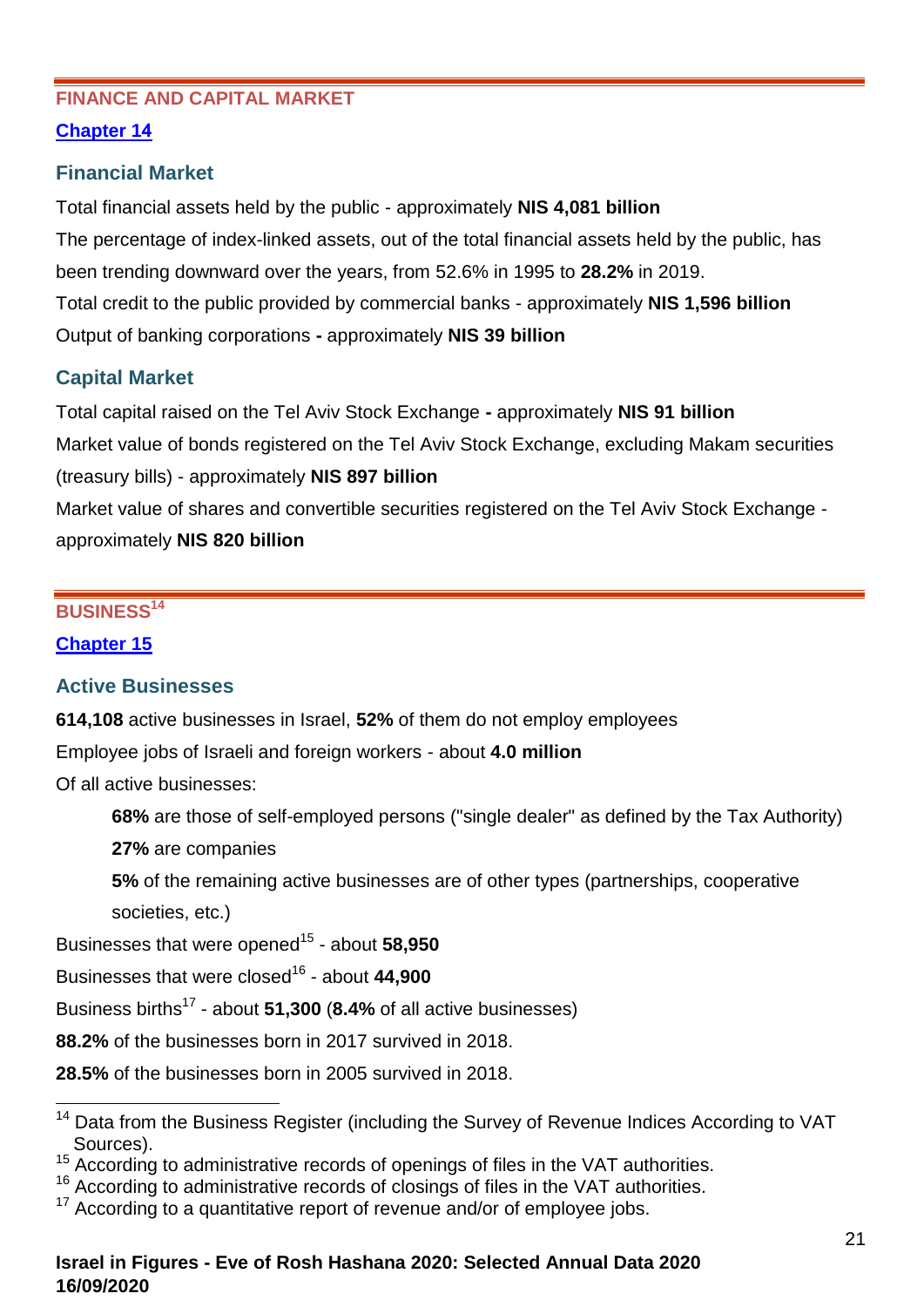### **Business deaths (2017)**

The highest percentage of business deaths was in Accommodation and food services activities - **12.1%**

#### **Revenue**

Total revenue of dealers in the economy (excluding diamonds) - approximately **NIS 2,144 billion**

#### **Chain Stores**

**An increase of 0.5%** in revenue (sales) of chain stores

### **Credit Card Purchases**

**An increase of 7.9%** in total purchases Distribution of purchases: **44%** - Other goods and services **23%** - Services **18%** - Industrial goods **15%** - Food and beverages

# **The Production Account of the Business Sector (2017)**

Jobs in the business sector - about **3,088,000**  Gross value added - about **NIS 684 billion** Compensation for jobs - about **NIS 413 billion**

# **Balance Sheet Account of the Business Sector (2017)**

The total assets in industries amounted to approximately **NIS 2,775 billion** (a **0.1% increase** compared to 2016)

### <span id="page-21-0"></span>**MANUFACTURING**

#### **[Chapter 16](https://www.cbs.gov.il/en/publications/Pages/2020/Manufacturing-Statistical-Abstract-of-Israel-2020-No.71.aspx)**

About **21,000** manufacturing establishments (2017)

About **373,000** jobs are in Manufacturing (**12.1%** of all jobs in the business sector) (2017)

# **Jobs in Manufacturing, by Technological Intensity (2017)**

**25.1%** - high technology **17.2%** - medium-high technology **23.0%** - medium-low technology **34.7%** - low technology Compensation for jobs - about **NIS 72 billion** Gross output - about **NIS 334 billion**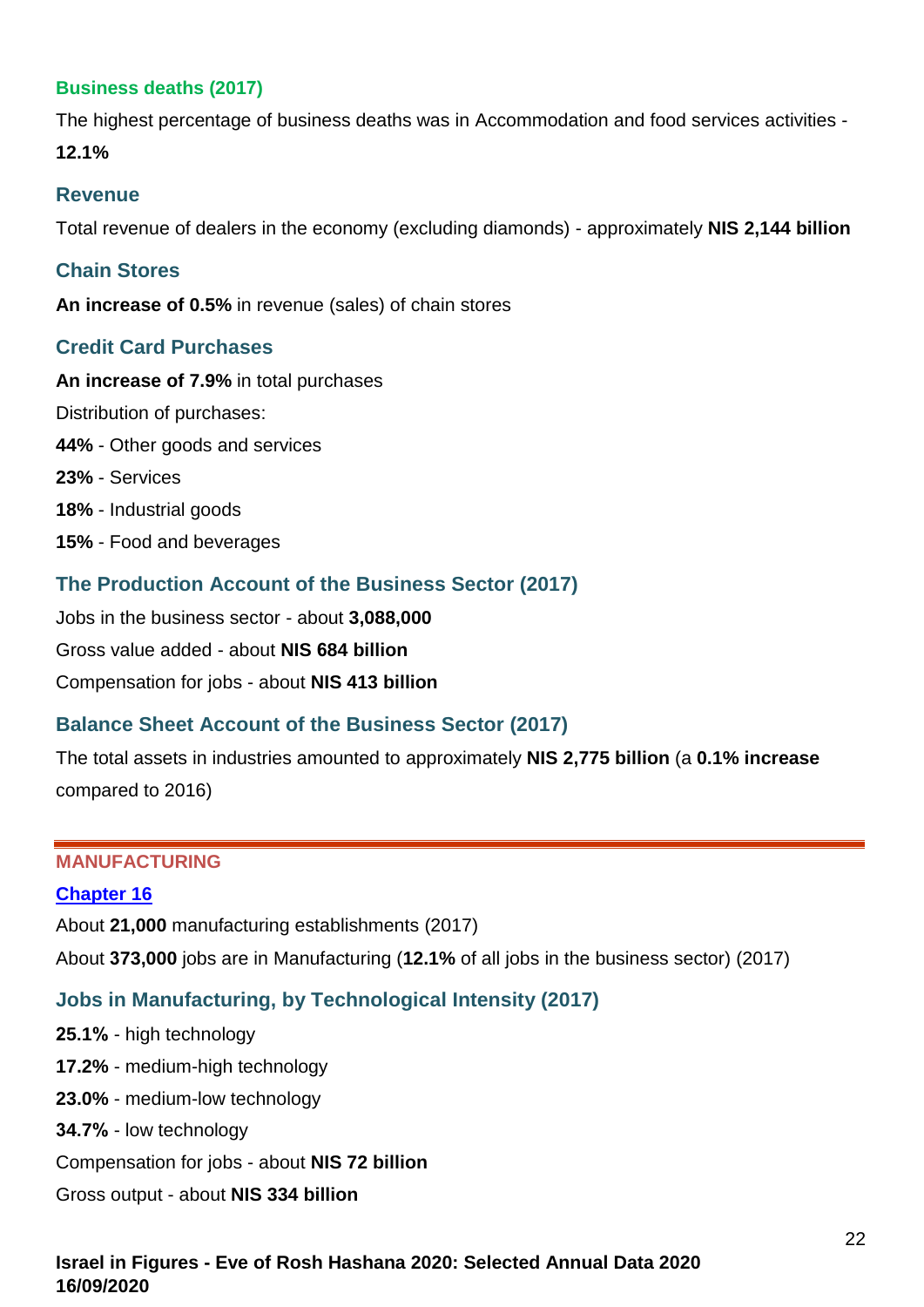#### Gross value added - about **NIS 118 billion**

Total assets of manufacturing establishments - about **NIS 534 billion**

### **Manufacturing Indices, by Technological Intensity**

The Index of Industrial Production **rose by 4.0%** compared to 2018. Work hours per job in Manufacturing (monthly average) - **174.5** Average labour cost per work hour in Manufacturing - **NIS 97.2** Labour cost per work hour in high-technology was **44.8% higher** than average. Labour cost per work hour in low technology was **29.9% lower** than average.

# <span id="page-22-0"></span>**SCIENCE, TECHNOLOGY, AND COMMUNICATIONS [Chapter 17](https://www.cbs.gov.il/en/publications/Pages/2020/Science-Technology-and-Communication-Statistical-Abstract-of-Israel-2020-No-71.aspx)**

### **National Expenditure on Civilian R&D**

National expenditure on civilian R&D - **NIS 69.4 billion**

(**4.9%** of the GDP - more than the average percentage of the other OECD countries) Expenditure on civilian R&D in the business sector - **88.9%** of the total expenditure

### **Separately Budgeted Research (2018/19)**

**NIS 2.58 billion** - **an increase of 4.3%** compared to the previous year

#### **Startup Companies**

Active companies - **4,658**

Thereof: **473** companies that opened

Employee jobs - **32,800**

#### **High-Tech**

Employee jobs in high tech - about **323,400** (**8.6%** of all employee jobs in the economy), **an**

**increase of 19.4%** between 2011 and 2019 Average monthly wages per employee job in high-tech - **NIS 23,545**, **an increase of 36.7%**

during 2011-2019

# **Information and Communications Technologies (ICT)**

Gross value added of ICT industries - **NIS 89.4 billion** at 2011 prices (**11.5%** of the business sector GDP)

Exports of ICT - **NIS 100.6 billion** at 2011 prices (**27.7%** of all exports of goods and services in the economy)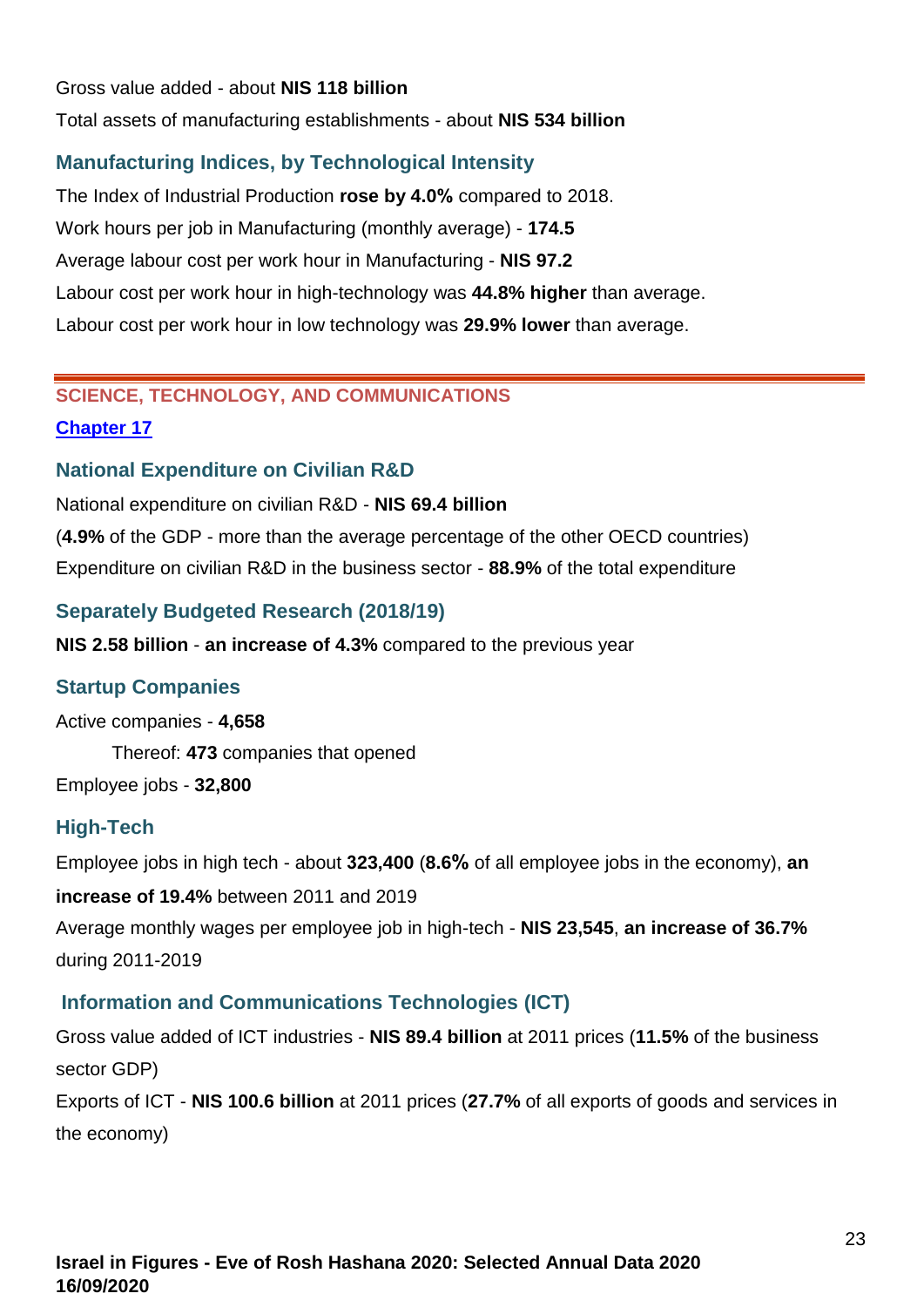# **Usage of Information and Communications Technologies**

**86.8%** of all persons aged 20 and over used the Internet (Social Survey) Average monthly expenditure of households on communications (2018) - **about NIS 552**

#### <span id="page-23-0"></span>**TOURISM AND ACCOMMODATION SERVICES**

#### **[Chapter 18](https://www.cbs.gov.il/en/publications/Pages/2020/Tourism%20and%20Accomodation%20Services%20Statistical%20Abstract%20of%20Israel%202020%20No.71.aspx)**

### **The Economic Contribution of Tourism**

Total tourism consumption in the Israeli economy - **NIS 54.8 billion**

Expenditures of tourists from abroad in Israel - **NIS 25.9 billion**

Expenditures of Israelis on trips in Israel and abroad - **NIS 28.9 billion**

### **Incoming Tourism**

Arrivals of tourists and day visitors - **4.9 million**

**83.3%** by air

**14.8%** by land

**1.9%** by sea

Average duration of stay of a tourist who stayed in Israel for up to a month - **7.0 days**

# **Outbound Tourism**

Departures of Israelis abroad - **9.2 million**

**90.5%** by air **8.5%** by land **1.0%** by sea

#### **Domestic Tourism**

Average expenditure per person for a trip (2018)

Without lodging - **NIS 119.0**

With lodging - **NIS 917.7**

**8.2 million** trips of Israelis in Israel which included overnight lodging in accommodation services

**13.7 million** person-nights of Israelis in tourist hotels, **45.3%** in Elat

#### **Accommodation Services**

**426** tourist hotels, containing **55,400** rooms (**81.4%** of all accommodation rooms)

Room occupancy in tourist hotels - **69.5%**

Total person-nights in tourist hotels - **25.8 million**

Person-nights of tourists - **12.1 million**

Person-nights of Israelis - **13.7 million**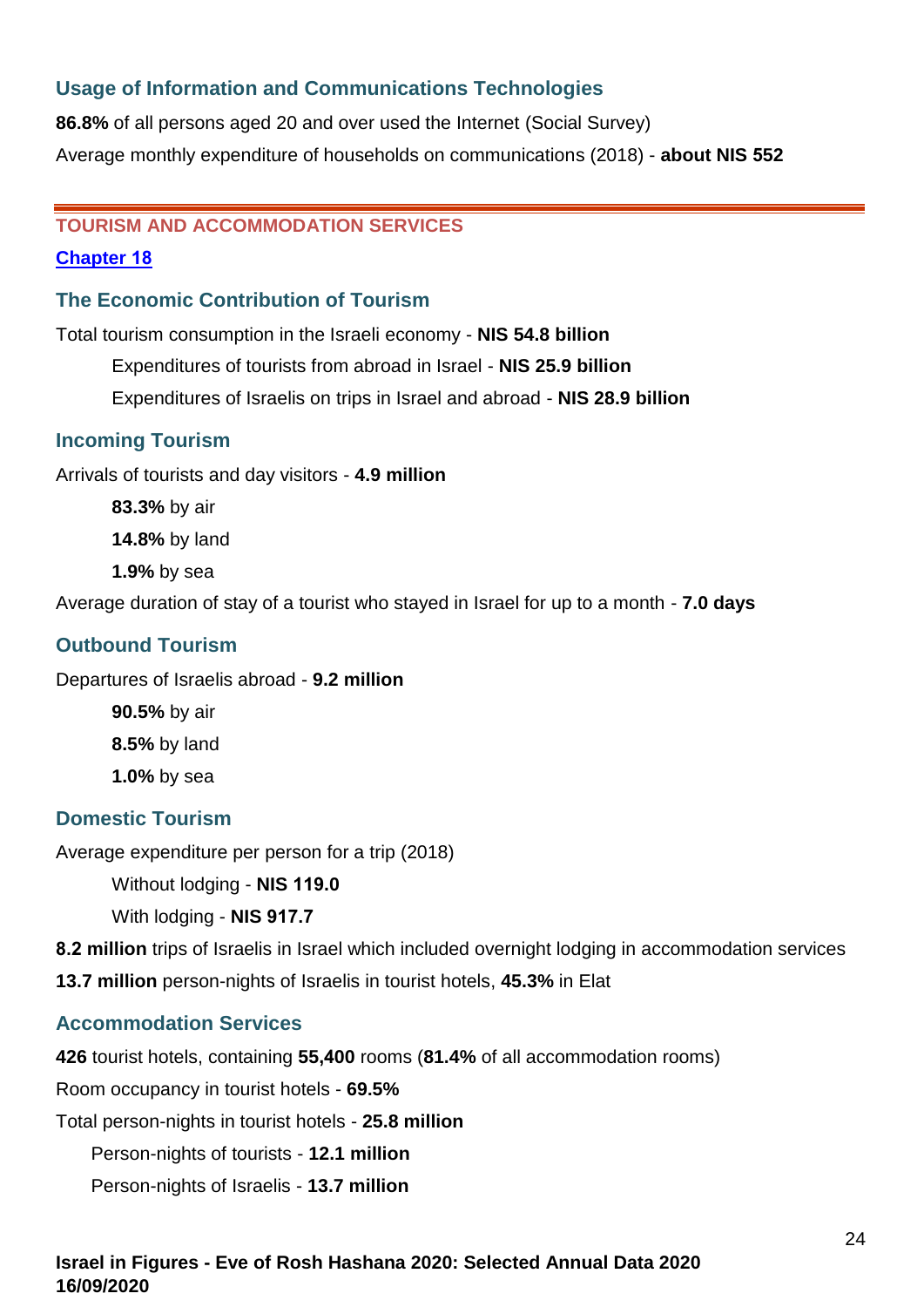Revenue of tourist hotels - **NIS 12.7 billion** Profit of tourist hotels - **NIS 2.6 billion** Person-nights in rural tourism - **2.1 million** Thereof: **21.6%** person-nights of tourists

# **Tourist Attractions (2018)**

Income (museums, nature sites, etc.) - **NIS 2.3 billion**

# **Travel Abroad (Social Survey)**

**81.7%** of the Israelis aged 20 and over have ever travelled abroad, and the rates were similar for men and women.

**86.4%** of the Jews and **61.0%** of the Arabs have ever travelled abroad.

**Almost half (49.1%)** of the Israelis aged 20 and over travelled abroad over the past year18 -

**24.4%** travelled once, and **24.6%** travelled twice or more.

**37.9%** of the travellers stayed abroad up to nine days; and **about half of them (49.0%)** stayed abroad two weeks or longer.

# <span id="page-24-0"></span>**TRANSPORT AND ROAD SAFETY**

#### **[Chapter 19](https://www.cbs.gov.il/en/publications/Pages/2020/Transport-and-Road-Safety-Statistical-Abstract-of-Israel-2020-No-71.aspx)**

#### **Land Transport**

#### **Buses**

Revenue of bus services - **NIS 3.7 billion** Employee jobs - **20,264**

#### **Railways**

**69.0 million** passengers Revenue of railway services - **NIS 1.1 billion** Employee jobs - **3,805**

# **Water Transport**

Passed through commercial ports in Israel - **280,400** passengers **38.1 million** tons of freight were unloaded **19.6 million** tons of freight were loaded Israel merchant fleet - **33** ships

  $18$  In the 12 months preceding the interview.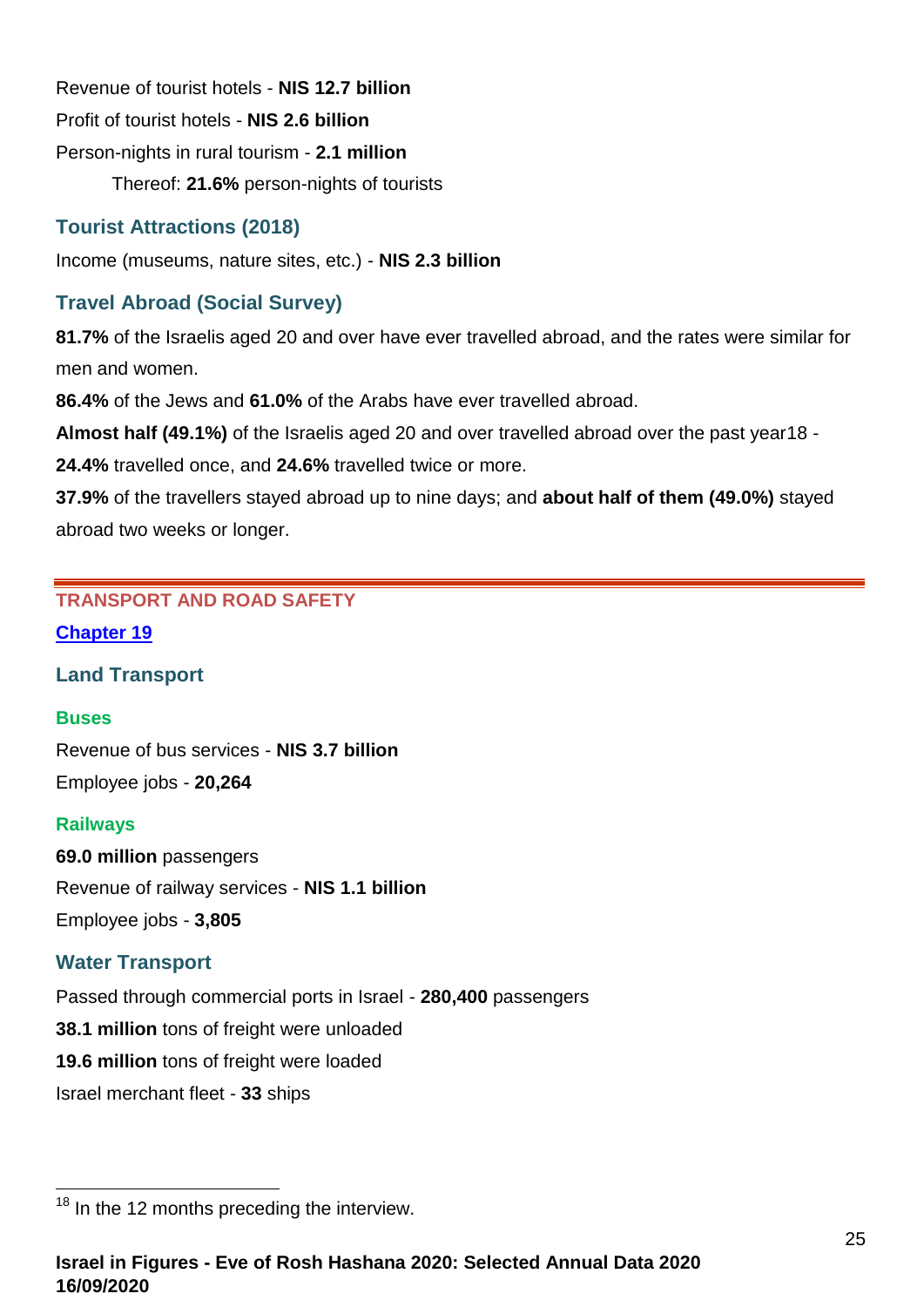# **Air Transport**

**24.4 million** passengers passed through Israeli international airports Israel aircraft fleet - **57** passenger aircraft **3** freight aircraft

#### **Motor Vehicles**

#### **3.6 million**

Thereof: Private cars - **85.7%** Trucks - **8.5%** Motorcycles - **4.0%**

# **Licenced to Drive**

**4.5 million** Rate of **494 per 1,000 residents**

### **Length of Roads**

Length of roads in Israel - **19,900 km**

### **Vehicle Kilometers Travelled**

Average kilometers travelled by private cars per year - **16,200 km**

#### **Road Accidents With Casualties (expanded R.A., including the Judea and Samaria**

#### **Area)**

Road accidents - **12,670 67.7%** of the accidents occurred during the day **24.0%** of the accidents involved hitting a pedestrian

#### **Casualties in road accidents**

**355** killed, **an increase of 12.3%** compared to 2018 **2,394** seriously injured, **an increase of 10.5%** compared to 2018

**Killed in road accidents, 1949-2019**

**31,613**

# **Victimization by Road Rage (Crime Victimization Survey)**

**50.9%** of all persons aged 20 and over were victimized by road rage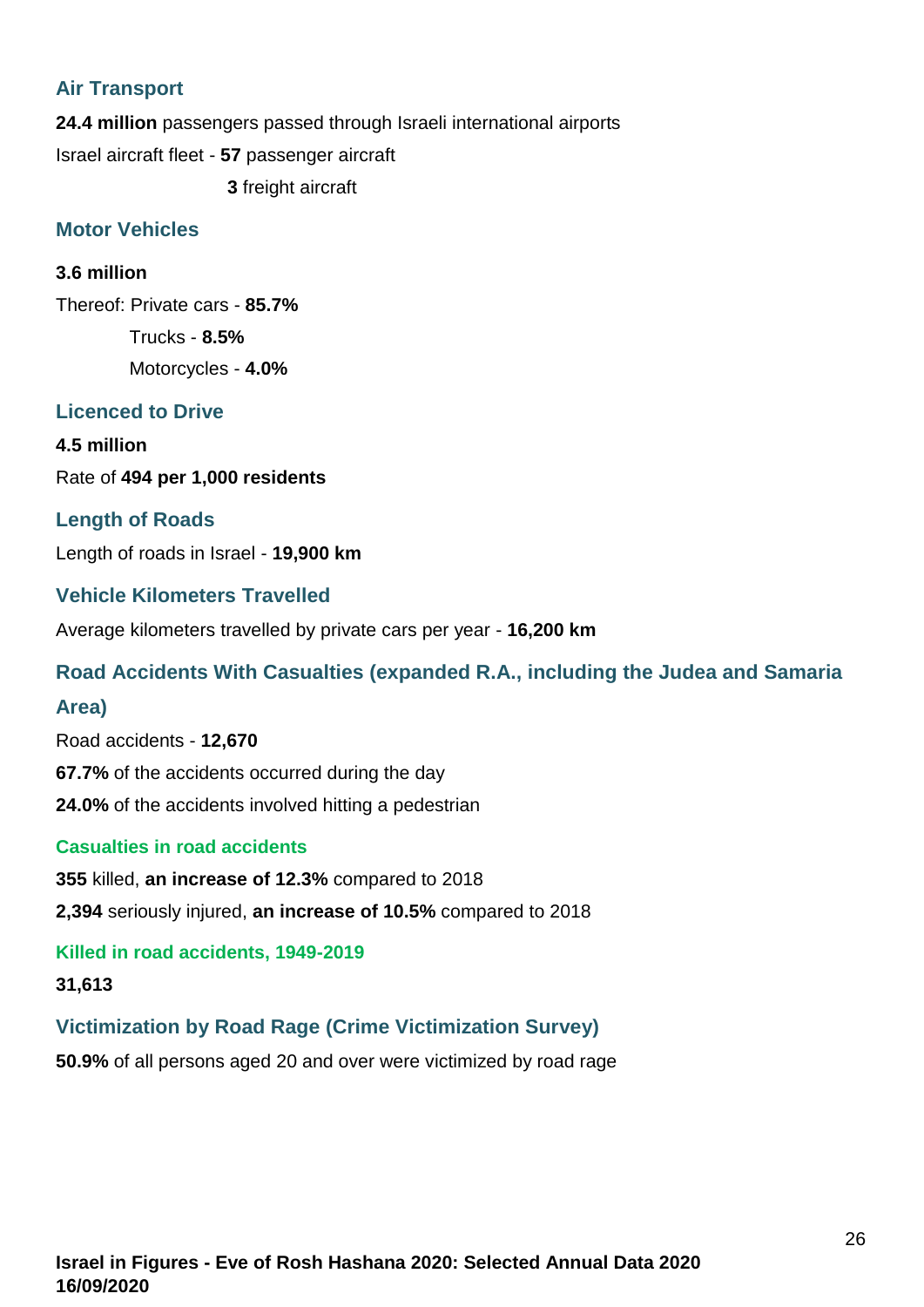# <span id="page-26-0"></span>**CONSTRUCTION, HOUSING, AND REAL ESTATE**

# **[Chapter 20](https://www.cbs.gov.il/en/publications/Pages/2020/Construction,%20housing,%20and%20real%20estate%20Statistical%20Abstract%20of%20Israel%202020%20No.71.aspx)**

# **Gross Capital Formation in Construction**

#### **NIS 160.7 billion** (at current prices)

In residential construction - **56.7%** In non-residential construction - **24.1%** In civil engineering works - **19.2%**

# **Dwellings, Construction Begun**

#### **51,300**

Residential construction area - **9.6 million m<sup>2</sup>**

# **Dwellings Under Active Construction**

**119,600**

# **New Dwellings Sold**

#### **33,000**

# **Dwellings, Construction Completed**

#### **51,700**

Residential construction area - **9.0 million m 2**

Construction time per building (weighted average, according to the number of dwellings in the

building) - **29.4 months**

# **Prices of Dwellings**

The index of prices of dwellings **increased by 4.2%** The index of prices of new dwellings **decreased by 2.4%** Average price of a dwelling - **NIS 1,544,300**

# **Rent**

The rent index increased by **1.5%** Average rent - **NIS 3,948.6** per month

# **Purchase of a Dwelling (Social Survey)**

**47.7%** of all persons aged 20 and over purchased a dwelling in Israel at some point in time Of them:

**58.3%** purchased the dwelling from a private individual (second-hand)

**31.9%** purchased the dwelling from a contractor, construction company, or housing and development company.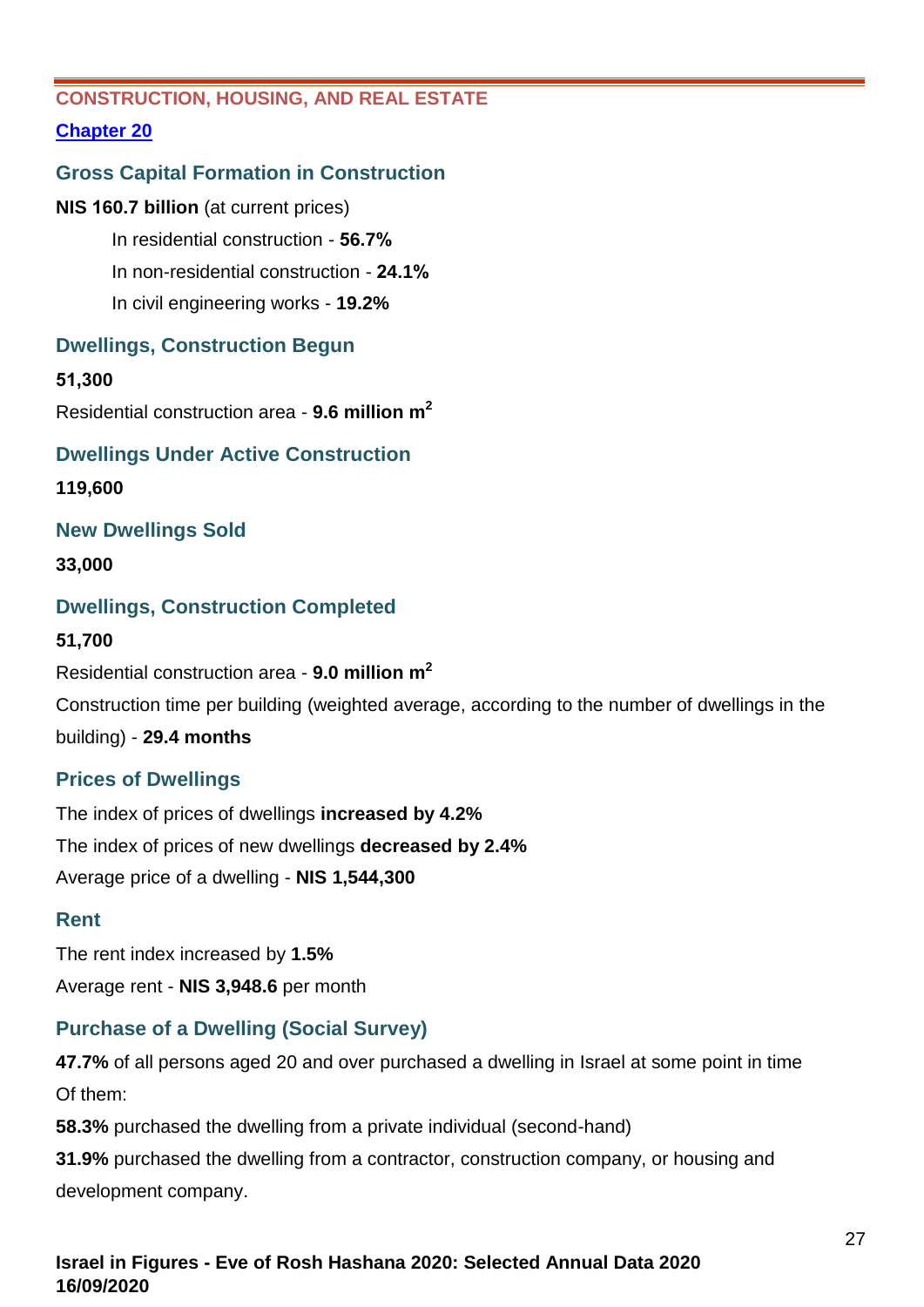### <span id="page-27-0"></span>**AGRICULTURE**

#### **[Chapter 21](https://www.cbs.gov.il/en/publications/Pages/2020/Agriculture-Statistical-Abstract-of-Israel-2020-No.71.aspx)**

#### **Agricultural Output**

#### Total - **NIS 30.9 billion**

Plant crops - **59.7%** Animals and animal products - **40.3%**

### **Agricultural Input**

Total (including depreciation) - **NIS 19.1 billion** Fodder - **33.8%** Depreciation - **14.5%** Miscellaneous - **10.1%** Fuel, lubricants, and electricity - **10.0%** Pesticides, fertilizers, and manure - **8.5%** Chicks, seeds, and seedlings - **8.4%** Water - **8.4%** Packing materials and hired transport - **6.3%**

### **Domestic Product in Agriculture**

Gross Domestic Product - **NIS 14.2 billion** Net domestic product - **NIS 11.8 billion**

# **Agricultural Area**

Total - **2.9 million dunams** Field crops - **1.2 million dunams** Plantations, excl. citrus - **826,000 dunams** Vegetables - **702,000 dunams** Citrus - **178,000 dunams** Fish ponds - **22,000 dunams**

# **Planted Forest Area and Pasture Area**

Planted forest - **1.2 million dunams**

# Pasture - **1.6 million dunams**

#### **Value of Agricultural Exports**

**NIS 4.9 billion**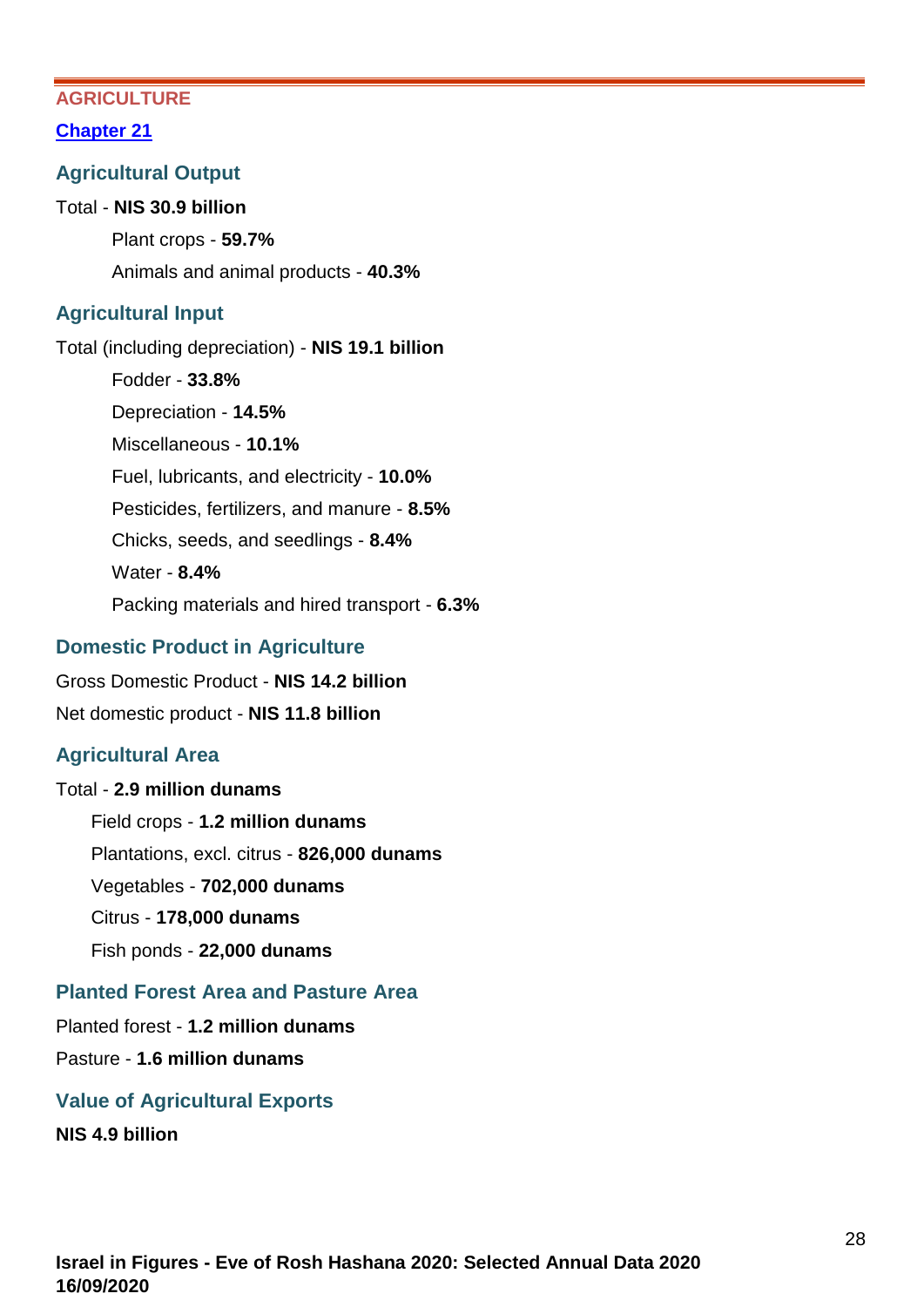# **Agricultural Produce**

### **Main plant crops**

#### **Vegetables**

Potatoes - **524,000 tons** Tomatoes - **299,000 tons** Carrots - **253,000 tons**

Peppers - **166,000 tons**

# **Fruit**

Bananas - **144,000 tons** Avocados - **139,000 tons** Apples - **104,000 tons** Table grapes - **57,000 tons**

# **Main animal products**

Cows' milk - **1.5 billion liters** Table eggs - **2.3 billion units** Broilers - **517,000 tons** Turkeys - **94,000 tons**

# **Food Balance Sheet (2018)**

The caloric value per capita of food available for human consumption - **3,783 kilocalories (Kcal) per day**

<span id="page-28-0"></span>Bread and cereal - **29%** Oils and fats - **18%** Sugar, sweets, and honey - **13%** Vegetables, fruit, and potatoes - **11%**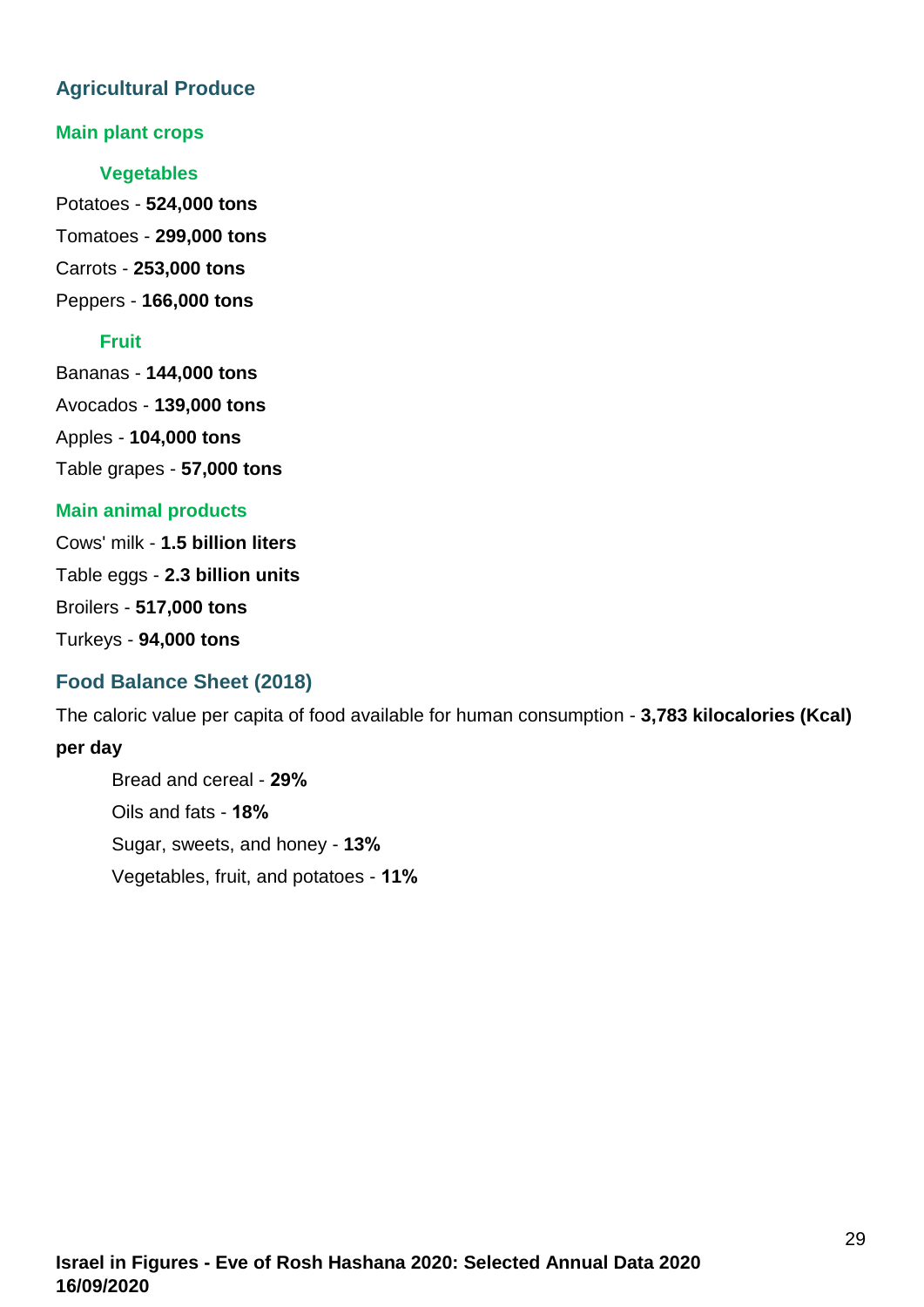### **ENVIRONMENT**

### **[Chapter 22](https://www.cbs.gov.il/en/publications/Pages/2020/Environment%20-%20Statistical%20Abstract%20of%20Israel%202020%20No.71.aspx)**

#### **Expenditure on Environmental Protection**

In the public sector (2018) - **NIS 14.7 billion** In the Manufacturing and Electricity industries (2017) - **NIS 3.7 billion**

### **Air Pollutant Emissions to the Environment**

Carbon monoxide (CO) - **137,200 tons** Sulfur dioxide (SO2) - **53,000 tons** Nitrogen oxides (NOx) - **93,700 tons** Suspended particulate matter (SPM) - **6,800 tons**

### **Greenhouse Gas Emissions to the Environment (2018)**

**78.4 million tons** CO<sub>2</sub> equivalent Emissions per capita - **8.8 tons** 

### **Waste and Recycling**

Waste in the local authorities - **5.8 million tons** Thereof: Sent to recycling - **1.4 million tons** Waste per day per capita - **1.76 kg** Waste in the Manufacturing and Electricity industries (2017) - **3.9 million tons** Thereof: Sent to recycling - **2.9 million tons** Hazardous waste - **346,100 tons** Thereof: Treated in Israel - **341,000 tons**

# **Residential Environment (Social Survey)**

**86.0%** of all persons aged 20 and over were satisfied with their area of residence **56.5%** were satisfied with the cleanliness in their area of residence **59.0%** were satisfied with the number of parks and open areas in their area of residence **70.6%** were satisfied with the garbage collection services in their area of residence **67.4%** were not bothered by air pollution (e.g., smoke emissions from cars or from industries, smells of sewage or waste) in their area of residence **71.4%** indicated that in their dwelling they were not bothered by noise from outside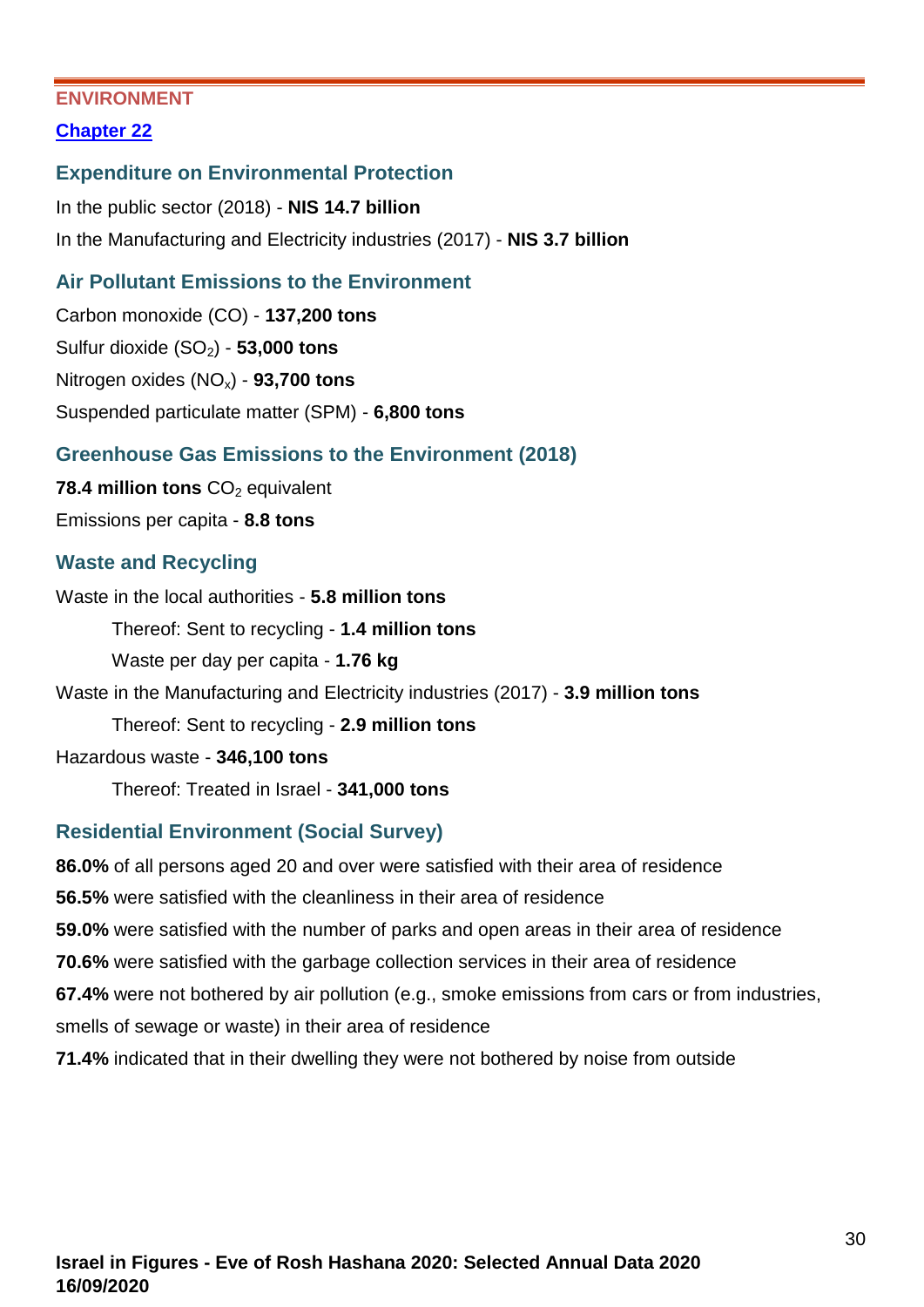#### <span id="page-30-0"></span>**WATER AND SEWAGE**

### **[Chapter 23](https://www.cbs.gov.il/en/publications/Pages/2020/Water-and-Sewage-Statistical-Abstract-of-Israel-2020-No.71.aspx)**

### **Water Sources**

Precipitation volume in rain year 2018/2019 - **7.84 billion m<sup>3</sup>**

Desalination of sea water - **609 million m 3**

Dead Sea water level **-434.31 m** (below sea level) in December, **1.16 m less** than in 2018 The Sea of Galilee water level **-211.85 m** (below sea level) in November, **2.80 m more** than in 2018

# **Water Quality**

Tests for the presence of coliforms in drinking water showed exceedances in **0.6%** of the cases. In the beaches of the Mediterranean Sea - the average percentage of exceedances in tests for faecal enterococci bacteria was **3.9%** (compared to 6.0% in the previous year). Average salinity in the Sea of Galilee - **296 mg/l**

# **Water Use (2018)**

Total - **2.2 billion m 3** Household, public and industrial consumption - **45.8%** Agricultural consumption - **53.2%** Reclaimed to the environment - **1.0%**

# **Raw Sewage**

<span id="page-30-1"></span>Raw sewage in treatment plants - **538 million m 3** Reclaimed sewage (effluents) (2018) - **514 million m<sup>3</sup>**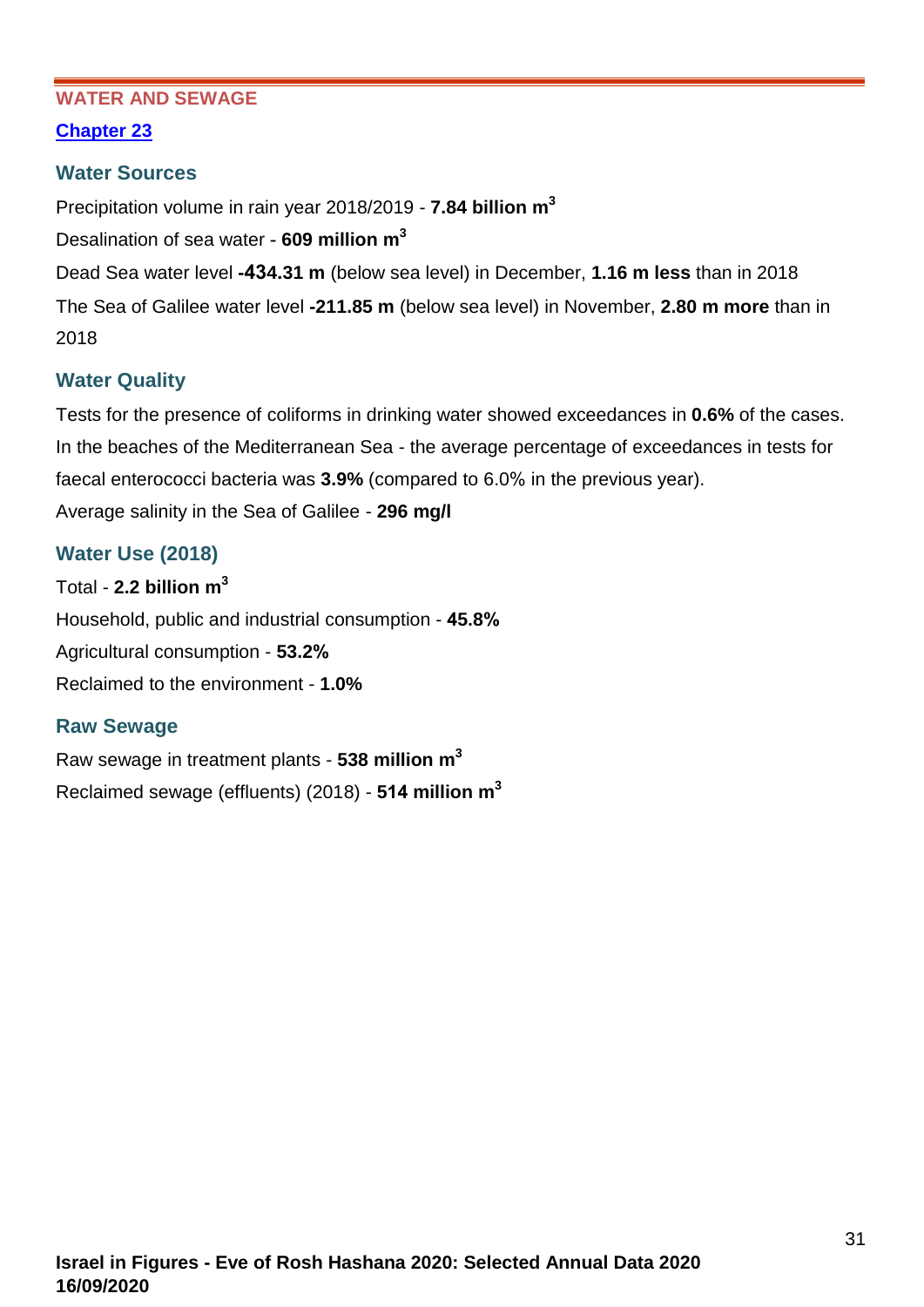### **ENERGY (2018)**

**[Chapter 24](https://www.cbs.gov.il/en/publications/Pages/2020/Energy-Statistical-Abstract-of-Israel-2020-No.71.aspx)**

# **Total Primary Energy Supply (TPES)**

**23,766,000 t.o.e.** (Ton of Oil Equivalent) Thereof: **40.5%** from indigenous production

### **Final Consumption of Energy**

#### **15,704,000 t.o.e**.

Petroleum products - **57.1%** Electricity - **32.1%** Natural gas - **7.8%** Renewable energy - **2.9%** Coal and oil shales - **0.2%**

#### **Final consumption of energy per capita**

#### **1.77 t.o.e.**

Thereof: Petroleum products - **1.01 t.o.e.**

Electricity - **0.57 t.o.e.**

Natural gas - **0.14 t.o.e.**

#### **Petroleum Products**

#### **Sources**

#### **16,922,000 t.o.e.**

From local refining (based on import of crude oil) - **87.1%** From direct imports - **12.9%**

#### **Uses (excluding intermediate consumption)**

#### **16,484,000 t.o.e.**

For final consumption - **54.4%**

For exports - **36.7%**

For international marine and aviation bunkers - **8.9%**

**Final consumption of petroleum products in transport**

#### Gasoline - **4.039 billion liters** (**3.224 million t.o.e.**)

Thereof: Gasoline 95 octane - **4.021 billion liters** 

Gas oil/Diesel oil - **3.186 billion liters** (**2.746 million t.o.e.**)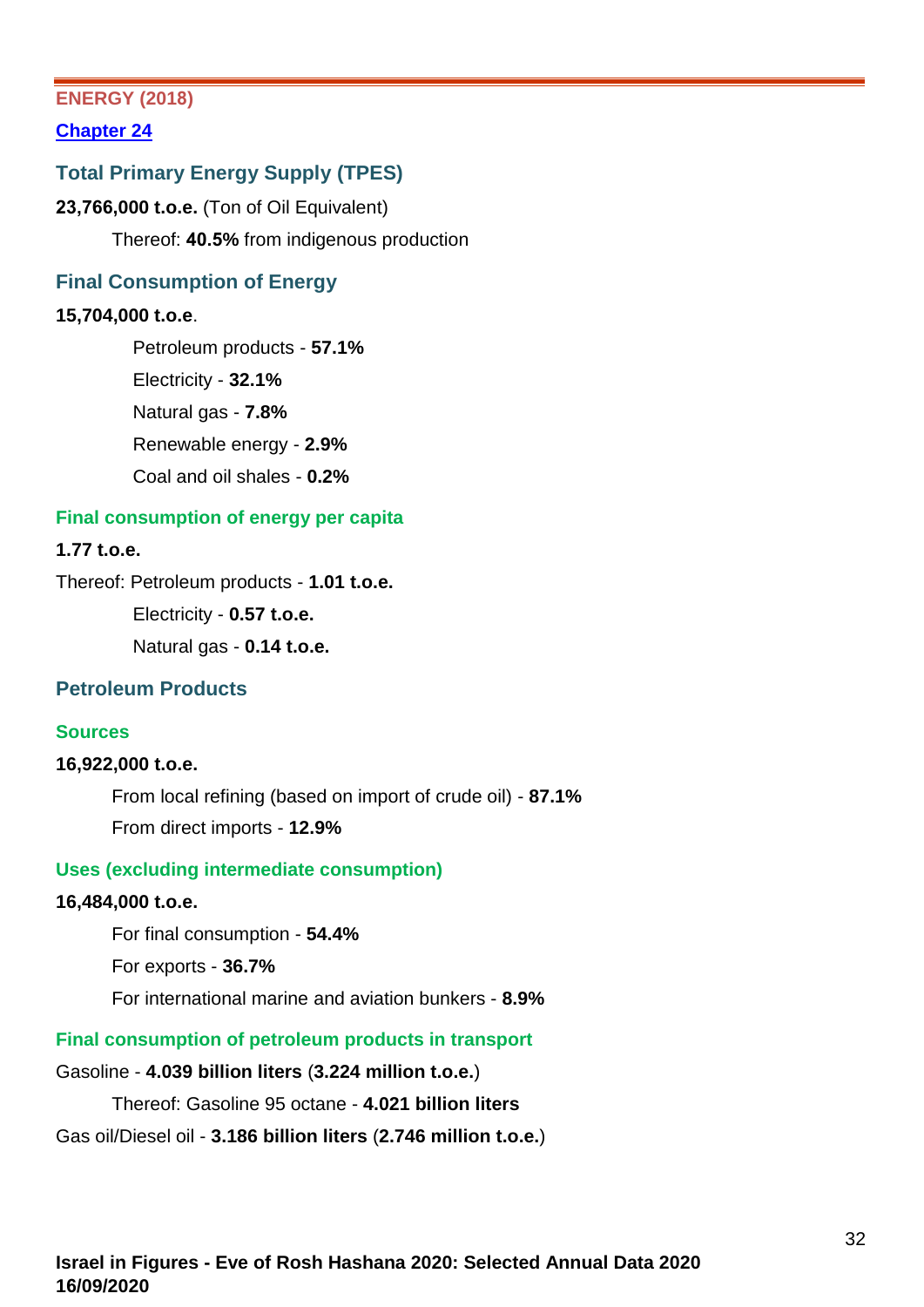# **Electricity (2019)**

Electricity Production - **72.524 billion kwh** (**6.237 million t.o.e.**), **an increase of 4.6%** compared to 2018 Final consumption of electricity - **60.945 billion kwh** (**5.241 million t.o.e.**), **an increase of 4.0%** compared to 2018

#### **Fuel mix for production of electricity**

Natural gas - **63.5%** Coal - **30.2%** Renewable energy - **4.8%** Other fossil fuels - **1.5%**

#### **Fuel consumption for production of electricity**

Between 2018 and 2019, coal consumption increased by **5.6%,** concomitantly, consumption of natural gas decreased by **4.2%.**

# <span id="page-32-0"></span>**GENERAL GOVERNMENT SECTOR**

**[Chapter 25](https://www.cbs.gov.il/en/publications/Pages/2020/General-Government-Sector-Statistical-Abstract-of-Israel-2020-No.-71.aspx)**

#### **General Government Expenditures**

#### **NIS 561.7 billion** (**39.9%** of the GDP)

Thereof: **NIS 317.8 billion** for general government consumption expenditure

#### **General Government Revenue**

**NIS 506.3 billion** (**36.0%** of the GDP)

Thereof: **84.6%** from tax revenue

#### **General Government Overall Deficit**

**NIS 55.4 billion** (**3.9%** of the GDP)

#### **Government Debt**

**NIS 839.0 billion**

#### **Debt-Product Ratio**

<span id="page-32-1"></span>**59.6% of the GDP**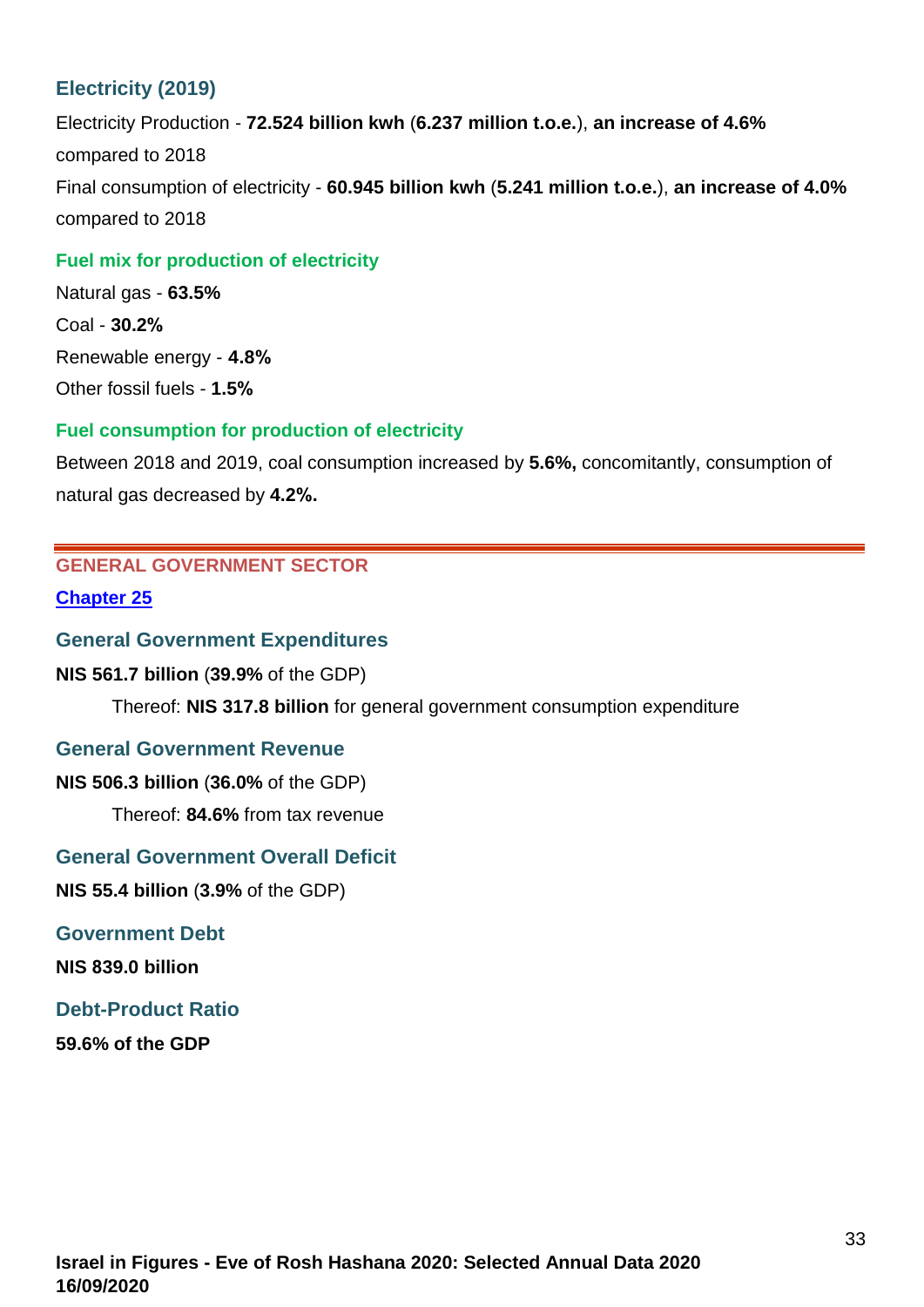# **LOCAL AUTHORITIES (2018)**

### **[Chapter 26](https://www.cbs.gov.il/en/publications/Pages/2020/Local-Authorities-Statistical-Abstract-of-Israel-2020-No.71.aspx)**

**Local Authorities in Israel**

#### **255**

**74.1%** of the population lived within municipalities **14.8%** lived within local councils **10.4%** lived within regional councils **0.7%** lived in localities with no municipal status

# **Municipal Services**

# **Education**

Entitled to a matriculation certificate, out of all 12<sup>th</sup> graders Nationwide - **66.0%** Municipalities - **63.2%**

Local councils - **70.0%**

Regional councils - **78.1%**

Holders of academic degrees out of all persons aged 35-55, by socio-economic cluster of the

local authority (2019) Nationwide - **26.2%**

In Cluster 1 - **6.4%**

In Cluster 9 - **57.7%**

# **Sanitation**

Waste per day per capita Nationwide - **1.8 kg** Municipalities - **1.8 kg** Local councils - **1.5 kg** Regional councils - **2.2 kg**

# **Commuting**

Employed persons working outside their locality of residence Nationwide - **53.9%** In cities with 50,000 or more residents: The lowest percentage: Elat - **6.4%** The highest percentage: Giv'atayim - **81.8%**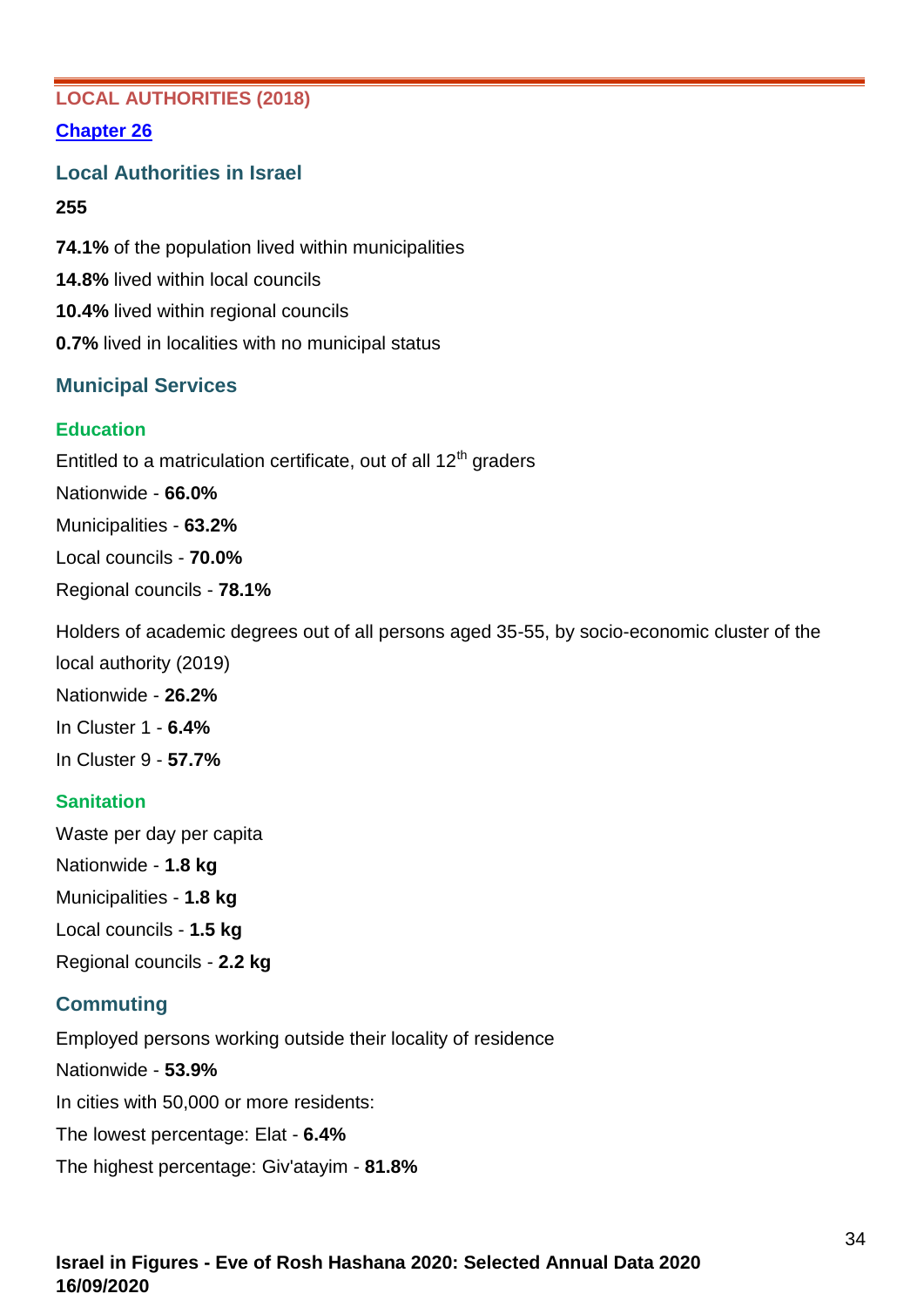# **Budget**

Receipts (municipal tax fees, etc.) - **NIS 86.0 billion** Payments - **NIS 88.2 billion**

# <span id="page-34-0"></span>**ELECTIONS, THE KNESSET, AND GOVERNMENT**

### **[Chapter 27](https://www.cbs.gov.il/en/publications/Pages/2020/Elections-and-the-Knesset-Statistical-Abstract-of-Israel-2020-No.-71.aspx)**

# **Elections to the 22th Knesset (September 17, 2019)**

Eligible voters - about **6.39 million** Voter turnout - about **4.47 million** Percentage voting - **69.8%**

# **Elections to the 23th Knesset (March 2, 2020)**

Eligible voters - about **6.45 million** Voter turnout - about **4.62 million** Percentage voting - **71.5%**

# **Work of the 23th Knesset (March 16, 2020-June 9, 2020)**

 laws were passed motions for the agenda discussed in the plenum and fast-track motions transferred to committee discussion parliamentary questions answered

# **Ombudsman**

<span id="page-34-1"></span>Complaints resolved - **5,548** Thereof: **1,951 (35.2%)** were found to be justified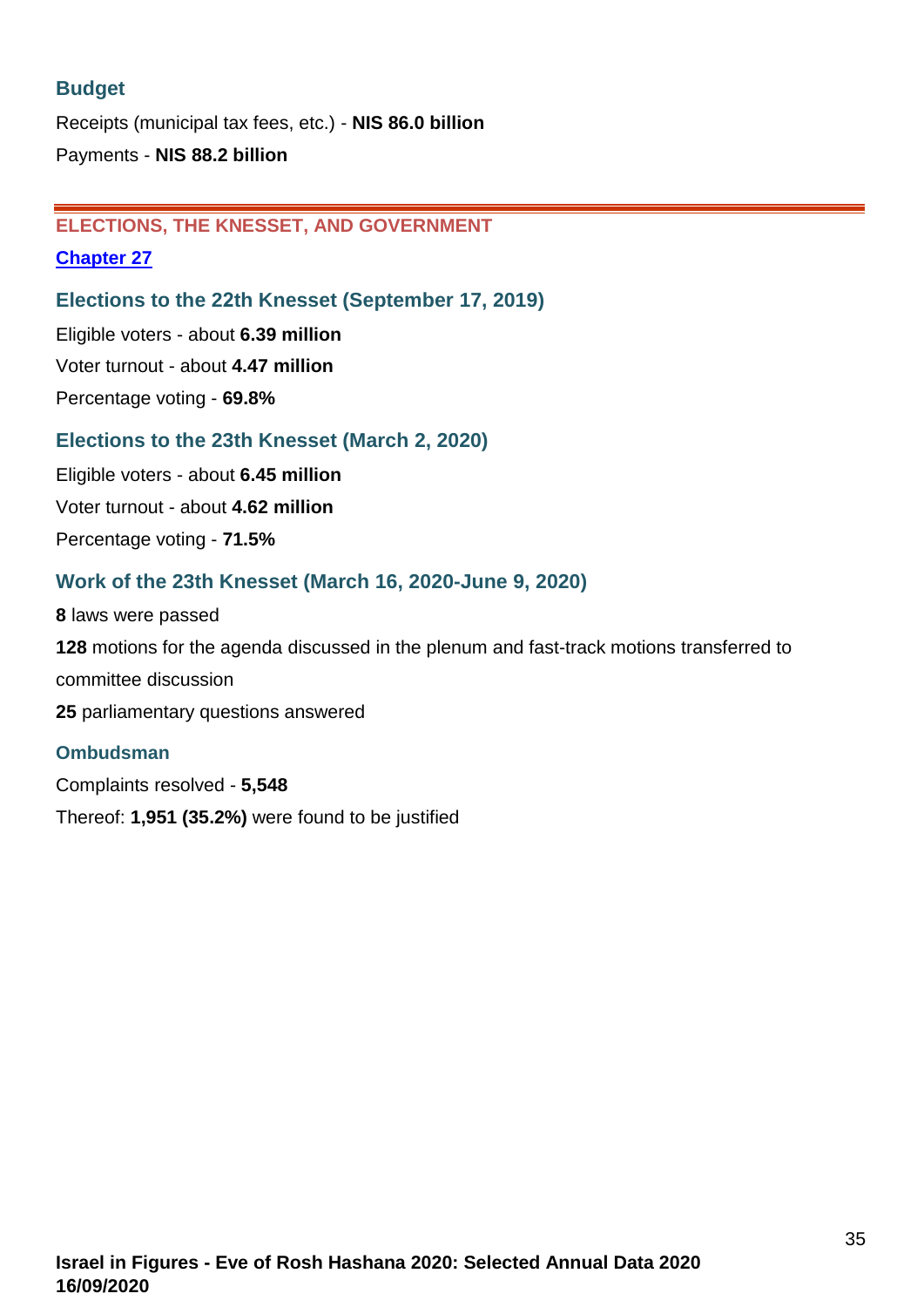# **PUBLIC ATTITUDES AND PERCEPTIONS (Persons Aged 20 and Over)**

# **[Chapter 28](https://www.cbs.gov.il/en/publications/Pages/2020/Public-and-Perceptions-Attitudes-%20Statistical-Abstract-of-Israel-2020-No.71.aspx)**

# **Satisfaction With Life and Economic Situation**

**88.8%** were satisfied with their lives

**92.0%** of the Jews

**76.5%** of the Arabs

**62.6%** were satisfied with their economic situation

**66.3%** of the Jews

**50.8%** of the Arabs

**36.9%** (about **2.1 million persons**) were unsatisfied with their economic situation

Over the past year,<sup>19</sup> **13.4%** of the participants aged 20 and over had considered moving abroad for at least 5 years.

# **Satisfaction With One's Dwelling and Area of Residence**

**87.3%** were satisfied with the dwelling they resided in

**86.0%** were satisfied overall with their area of residence

**56.5%** were satisfied with the cleanliness in their area of residence

**41.3%** were satisfied with the public transportation in their area of residence

# **Attitudes about Living Near Special Populations**

**69.1%** were not willing to live near persons undergoing rehabilitation for drug or alcohol addiction **60.5%** were not willing to live near juvenile offenders undergoing rehabilitation

# **Perceived Poverty and Economic Difficulties**

**11.5%** felt poor during the past year<sup>20</sup>

**6.9%** of the Jews

**30.9%** of the Arabs

**29.9%** (approximately **1.7 million persons**) have difficulty covering the monthly expenses of the household

# **Sense of Stress, Loneliness, and Discrimination**

- **20.2%** always or frequently feel stressed
- **19.6%** frequently or occasionally feel lonely
- **24.9%** felt some level of discrimination during the past year<sup>21</sup>

 $19$  In the 12 months preceding the interview.

<sup>&</sup>lt;sup>20</sup> In the 12 months preceding the interview.

<sup>&</sup>lt;sup>21</sup> In the 12 months preceding the interview.